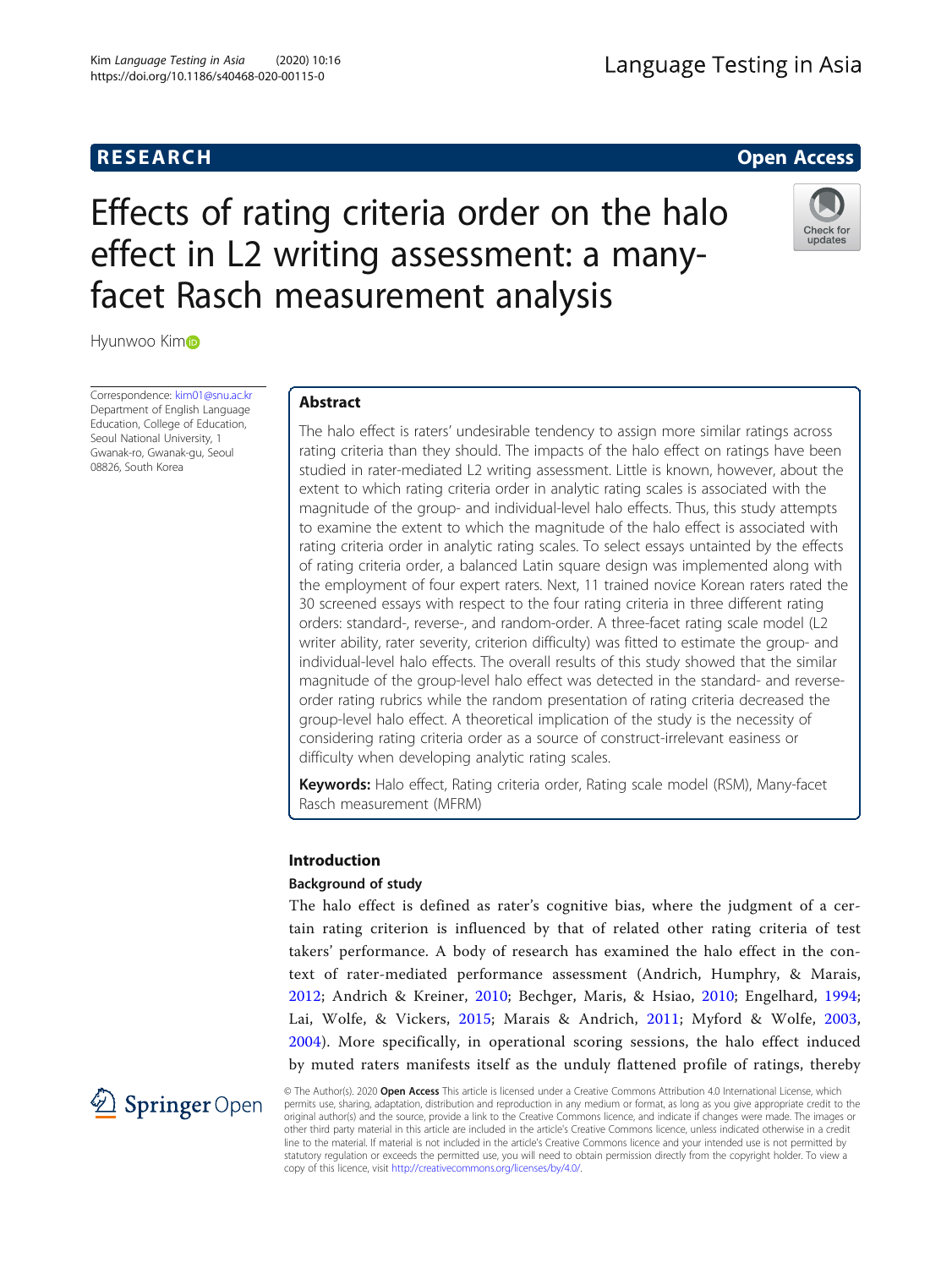significantly limiting the value of diagnostic feedback given to test takers and nullifying the additional efforts in developing multiple rating criteria. The sources of the halo effect have been known to entail rater's general impression, a salient rating criterion, and an inability of raters mainly induced by insufficient rater training (Lance, Lapointe, & Fisicaro, [1994](#page-22-0)).

However, aside from these three sources of the halo effect, design features of analytic rating scales as the source of the halo effect have been relegated to a lesser position, although rating criteria order as an underlying mechanism of the halo effect has been suggested in rater-mediated performance assessment (Balzer & Sulsky, [1992;](#page-21-0) Fisicaro & Lance, [1990;](#page-21-0) Judd, Drake, Downing, & Krosnick, [1991](#page-22-0); Murphy, Jako, & Anhalt, [1993](#page-22-0)). More specifically, the impact of design features on the halo effect was empirically demonstrated (Humphry & Heldsinger, [2014](#page-21-0)), and the results of eye-movement research on rater cognition showed that rating criteria order was associated with the rating process and rater severity in L2 writing assessment (Ballard, [2017;](#page-21-0) Winke & Lim, [2015\)](#page-22-0). Regarding the effects of rating criteria order on the halo effect, Lai et al. ([2015](#page-22-0)) clearly stated the need to control the sequence in which rating criteria are rated to identify which rating criteria are most vulnerable to the halo effect in L2 writing assessment.

To address the call for continued research on the halo effect, the aim of this study is to investigate the extent to which the magnitude of the halo effect is associated with the manipulation of rating criteria order as a design feature of analytic rating scales. More specifically, this study attempts to examine the extent to which the invariance of rating criterion difficulty is compromised due to the halo effect by using many-facet Rasch measurement. To achieve this aim, when trained novice Korean raters rated the essays untainted by the effects of rating criteria order, the magnitude of the halo effect was investigated with respect to three different rating orders: standard-, reverse-, and random-order. In the standard-order analytic rating rubric, rating criteria were successively displayed to the raters as follows: content, organization, vocabulary, and language use. On the other hand, this order was precisely reversed in the reverse-order analytic rating rubric. Rating criteria were randomly presented to the raters one after the other in the random-order analytic rating rubric. A three-facet rating scale model (L2 writer ability, rater severity, criterion difficulty) was separately fitted to estimate the group- and individual-level halo effects.

#### Literature review

#### Validity of ratings

In their seminal paper, Cronbach and Meehl [\(1955](#page-21-0)) presented three distinct types of validity: criterion-oriented validity, content validity, and construct validity. Criterionoriented validity is concerned with the relationship between a test and a criterion in which predictions about test takers are made and can be further broken down into predictive and concurrent validity. The differences between the two types of validity lie in whether the prediction is made for the future or present criteria. Content validity can be enhanced when the content of a test is shown to be a representative sample of the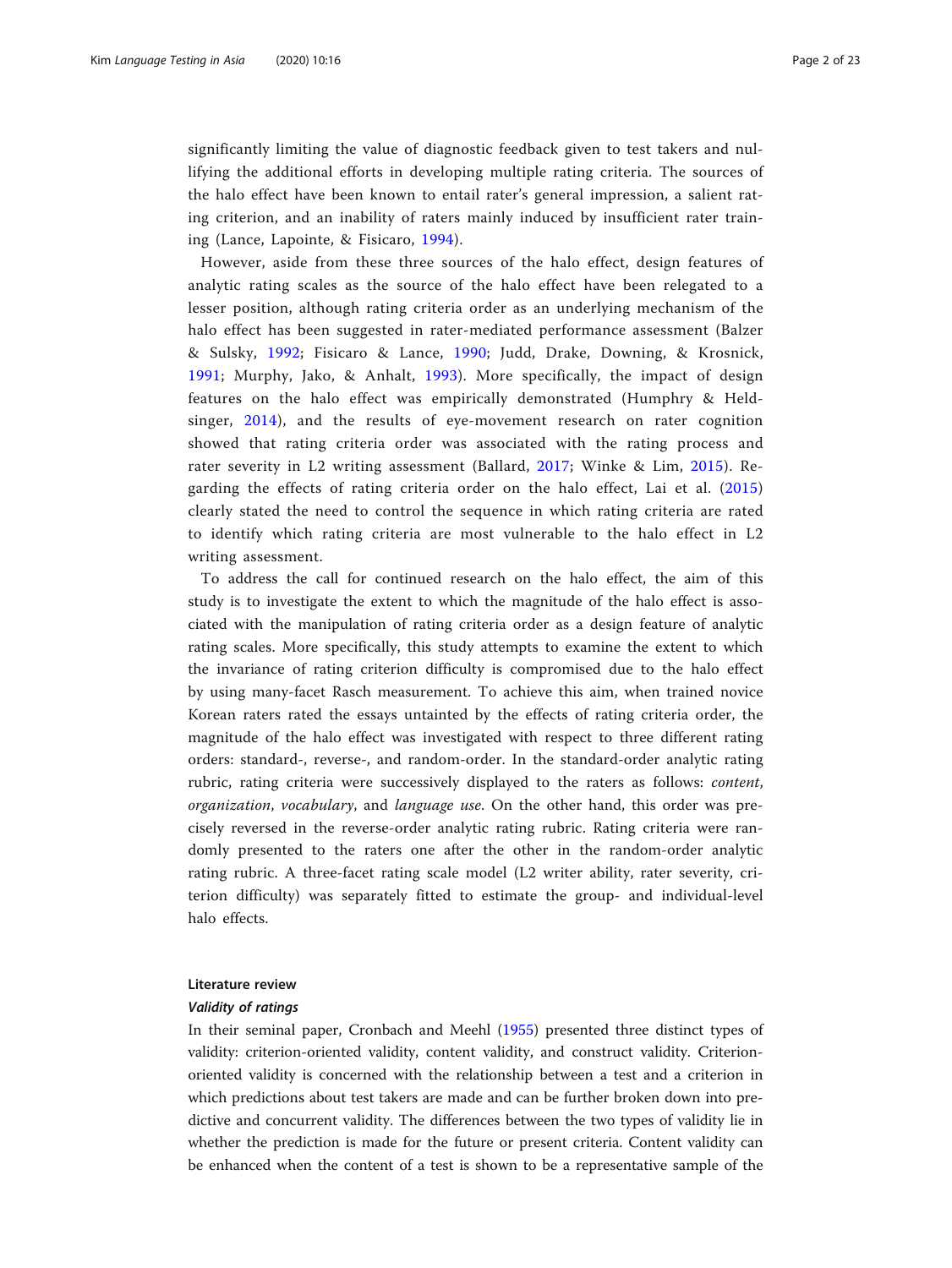domain of a test. Lastly, construct validity can be defined as the degree to which test scores reflect the targeted ability.

Criticizing Cronbach and Meehl's three types of validities [\(1955\)](#page-21-0), Messick ([1989](#page-22-0)) suggested that criterion-oriented and content validities should be subsumed under construct validity. He thus reconceptualized validity as a unitary entity and defined it as "an integrated evaluative judgment of the degree to which empirical evidence and theoretical rationales support the adequacy and appropriateness of inferences and actions based on test scores or other modes of assessment" (p. 13). Drawing on Messick's conceptualization, in this study, the validity of ratings is defined as the extent to which inferences about L2 writing ability are justified based upon ratings.

In rater-mediated L2 writing assessment, the sources of threats to the validity of ratings entail both rater variability and rating scales. Firstly, rater variability is defined as "systematic variance in performance ratings that is associated in some way with the rater and not with the actual performance of the ratee [test taker]" (Scullen, Mount, & Goff, [2000,](#page-22-0) p. 200). Secondly, rating scales themselves could pose a threat to the validity of ratings when a poorly constructed rating rubric fails to adequately reflect the target ability (Messick, [1994](#page-22-0)). For example, the omission of important rating criteria to measure L2 writing ability leads to construct under-representation as all aspects of the construct are not tapped by rating scales.

More importantly, the inconsistent interaction between raters and rating scales could introduce systematic construct-irrelevant variances when raters interpret rating criteria in a way a rating criterion is not intended and become influenced by irrelevant aspects of the essays, such as the neatness of test takers' handwriting. In this regard, the systematic bias between raters and rating scales could introduce construct-irrelevant easiness or difficulty from the test takers' perspective by disrupting the hierarchy of rating criterion difficulty (i.e., the invariance of rating criterion difficulty), which pertains to a specific form of validity evidence (AERA, APA, & NCME, [2014](#page-21-0)).

#### Rater bias and rater training

In rater-mediated L2 writing assessment, the inconsistent interaction between raters and rating scales manifests itself as empirically distinct rater biases, including differential severity or leniency, centrality or restriction of range, and the halo effect (Eckes, [2015](#page-21-0); Engelhard, [1994;](#page-21-0) Myford & Wolfe, [2003,](#page-22-0) [2004\)](#page-22-0). Rater severity or leniency is a consistent tendency of raters to award higher or lower ratings to test takers' writing performance than the test takers deserve. The central tendency of raters indicates the consistent tendency for raters to intentionally avoid awarding extreme scores of rating criteria in analytic rating scales. Although the range restriction of ratings is similar to centrality, the range restriction of ratings tends to materialize when ratings cluster around any point in the analytic rating scales (Saal, Downey, & Lahey, [1980](#page-22-0)). The halo effect is conceptualized as "putatively inflated correlations" (Cooper, [1981](#page-21-0), p. 219) among subconstructs of L2 writing ability.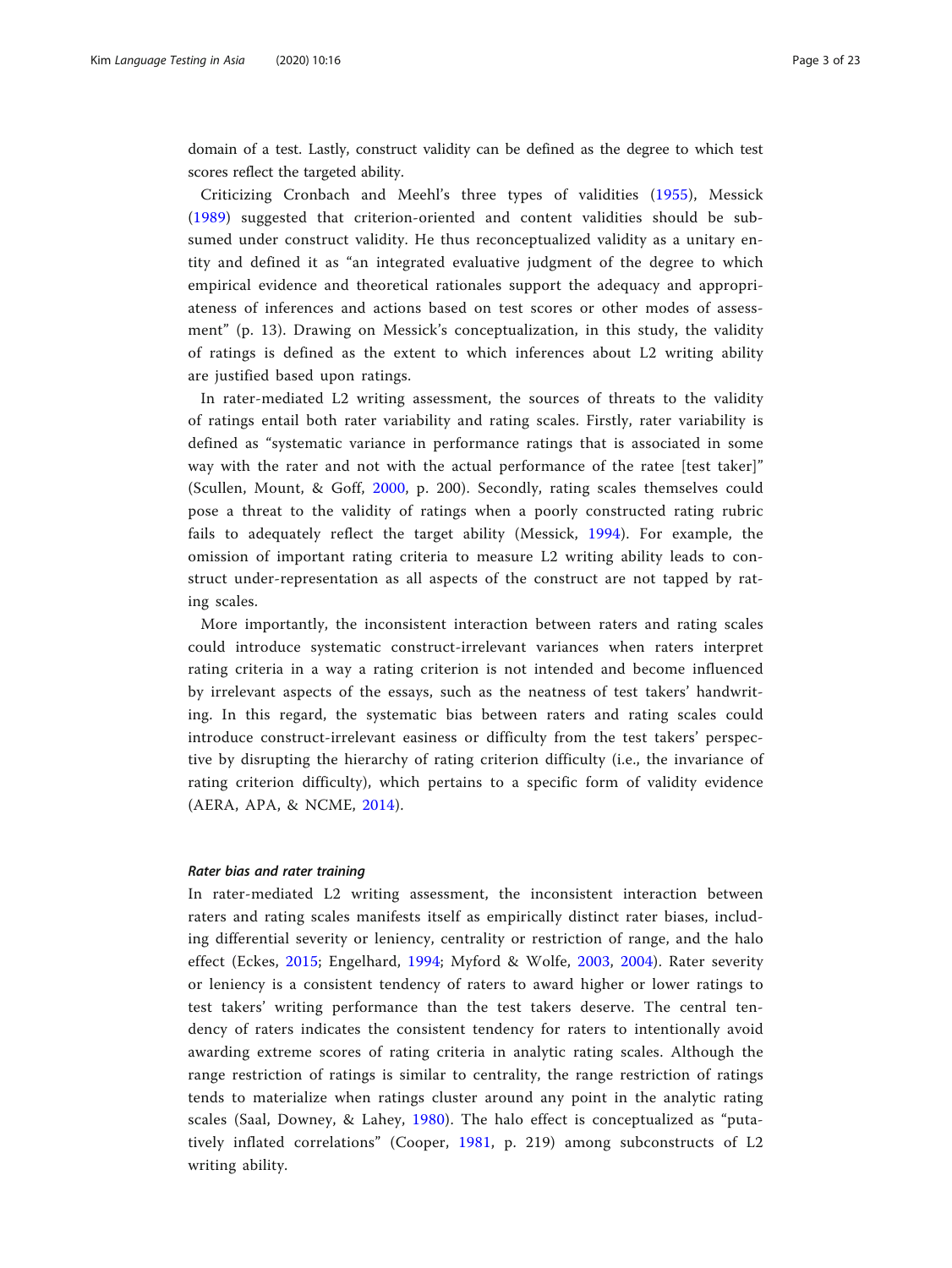In L2 writing assessment, the logical course of action is to control and minimize, if not prevent, rater inconsistency, a major threat to the validity of ratings. Bachman and Palmer [\(1996\)](#page-21-0) suggest that a major source of rater biases is insufficient rater training, and there has been a wide consensus in the L2 writing assessment literature on the effectiveness of rater training at reducing rater biases among newly recruited novice raters (Weigle, [1994](#page-22-0), [1998\)](#page-22-0).

Although rater training has been efficient in reducing rater biases among inexperienced raters, it is harder to get experienced raters to reformulate their beliefs about effective writing regardless of the types of analytic rating scales they use to rate the essays. In other words, once raters internalize the specific rating rubric and formulate their own beliefs about effective writing, they may tend to harbor unwavering notions about the relative importance of rating criteria, leading to systematic rater bias. Consistent with this suggestion, Weigle ([1994](#page-22-0)) showed that judgments made by experienced raters were less affected by rater training than judgments made by inexperienced raters. Additionally, it has been empirically demonstrated how experienced raters' belief about the relative importance of each rating criterion in analytic rating scales led to heightened severity or leniency towards a specific rating criterion (Eckes, [2008,](#page-21-0) [2012\)](#page-21-0).

#### Halo effect

The halo effect is defined as rater's cognitive bias where the judgment of a certain rating criterion is influenced by that of related other rating criteria of test takers' performance. The halo effect manifests itself as the erroneously inflated intercorrelations among distinct rating criteria in analytic rating scales (Myford & Wolfe, [2003\)](#page-22-0). When raters are subject to the halo effect, they tend to award more similar or even identical ratings across rating criteria than they should.

When investigating literary qualities of imaginative American writer, Wells ([1907\)](#page-22-0) initially proposed the halo effect in which the distinct literary traits of the authors "tended to be interpreted rather regarding general merit" (p. 21). Since this first proposal, Fisicaro and Lance ([1990\)](#page-21-0) have suggested three causal models for the halo effect to occur: the general impression model, the salient dimension model, and the inadequate discrimination model. According to the general impression model, the halo effect is regarded as the influence of the overall impression of the performance upon raters' judgment of other aspects of the performance. More specifically, the general impression model explains the sources of the halo effect when raters are asked to assign holistic ratings to the essay before assigning analytic ratings to rating criteria in analytic rating scales. For example, according to this model, the halo effect may be exacerbated when overall ratings such as *overall task fulfillment* coexist in analytic rating scales with other rating criteria such as grammar when rating test takers' writing ability (Mc-Namara, [1990\)](#page-22-0).

The salient dimension model suggests that raters' judgment of more salient rating criteria of the essays could affect the raters' subsequent judgment of less salient aspects of the essays. For example, in the ESL composition profile developed by Jacobs, Zingraf, Wormuth, Hartfiel, and Hughey ([1981](#page-22-0)), the differential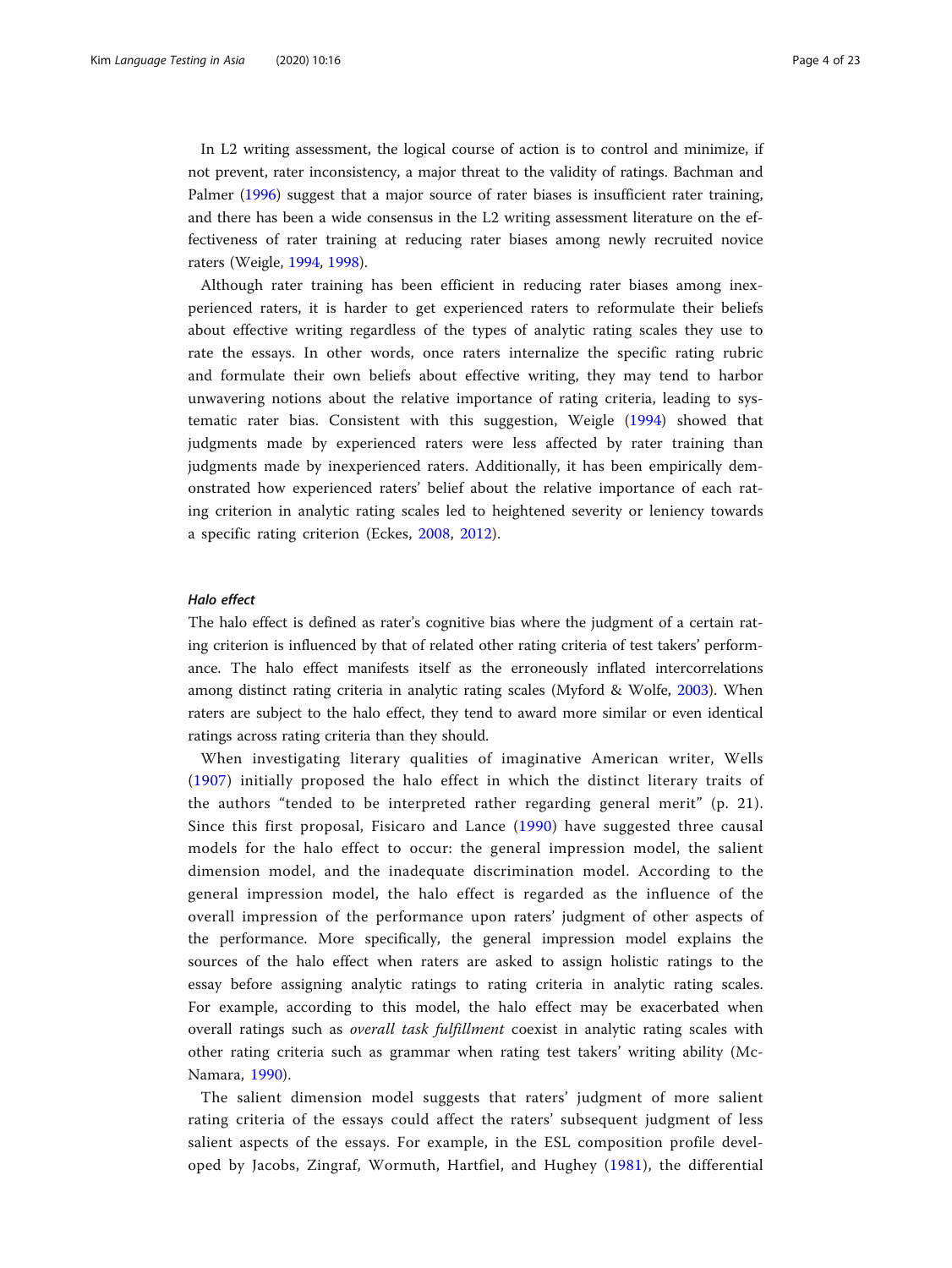weightings are assigned to *content* (30), *organization* (20), *vocabulary* (20), *language use*  $(25)$ , and *mechanics*  $(5)$  so that the total of differential weightings across rating criteria equals 100. In this situation, it is obvious that raters consider the rating criterion with a greater weight to be more important than others.

In the inadequate discrimination model, the halo effect occurs when raters are incapable of discriminating between distinct dimensions of the performance or when the scoring descriptors for rating criteria are unclear (Cooper, [1981](#page-21-0); Knoch, [2009](#page-22-0); North & Schneider, [1998;](#page-22-0) Upshur & Turner, [1995](#page-22-0)). More specifically, when raters are not able to differentiate between rating criteria either within a specific test taker or regardless of test takers, the halo effect would occur. Lexical complexity or sophistication of the essays could influence ratings upon two rating criteria, such as vocabulary and language use, thus inflating the correlation between two rating criteria when raters are incapable of differentiating between the syntactic and lexical complexity of the essays. The unclear scoring descriptors in rating criteria in analytic rating scales also contribute to the magnitude of the halo effect.

Although the halo effect has been regarded as one of the serious rater errors (Engelhard, [1994;](#page-21-0) Fisicaro, [1988](#page-21-0); Myford & Wolfe, [2003](#page-22-0)), it is worthwhile to note that the influences of the halo effect on the accuracy of ratings seem equivocal. Even though the greater the halo effect is, the lower the accuracy of ratings becomes, the halo effect could paradoxically enhance the accuracy of the ratings (Fisicaro, [1988](#page-21-0)). For example, through a meta-analysis of studies on rater errors, Murphy and Balzer [\(1989\)](#page-22-0) disconfirmed the hypothesis that the size of the halo effect is negatively associated with some accuracy measures in ratings. In their study, studies on rater errors, including the halo effect, leniency, and range restriction of ratings, were analyzed to examine the population correlation between the six measures of three rater errors (halo, leniency, and range restriction) and four accuracy measures. After correcting sampling and measurement errors, the halo effect was found to be weakly associated with the accuracy measures of ratings, a conundrum that is referred to as the "halo-accuracy paradox" (Cooper, [1981,](#page-21-0) p. 240). In this regard, Murphy et al. ([1993\)](#page-22-0) rightly pointed out that the halo effect does not always decrease the accuracy of ratings depending on the purposes of ratings. For example, when the primary purpose of ratings is to rank order test takers based on the overall performance, the halo effect could potentially lead to the enhanced reliability of ratings due to the increased intercorrelations among rating criteria.

Although the influences of the halo effect on the accuracy of ratings seem equivocal (Fisicaro, [1988;](#page-21-0) Murphy & Balzer, [1989](#page-22-0)), the erroneously flattened profile of ratings prompted by the halo effect (e.g., all the same ratings such as 1 s or 4 s across rating criteria) is problematic in that "ESL writers often acquire different components of written control at different rates" (Hamp-Lyons, [1991,](#page-21-0) p. 241). In other words, the erroneously uniform ratings provoked by rater's cognitive bias presumably make it difficult to interpret test takers' strengths and weaknesses regarding subconstructs of L2 writing ability and to measure the developmental trajectory across subconstructs of L2 writing ability. Consequently, the halo effect limits the value of feedback L2 writers receive from their analytic scores.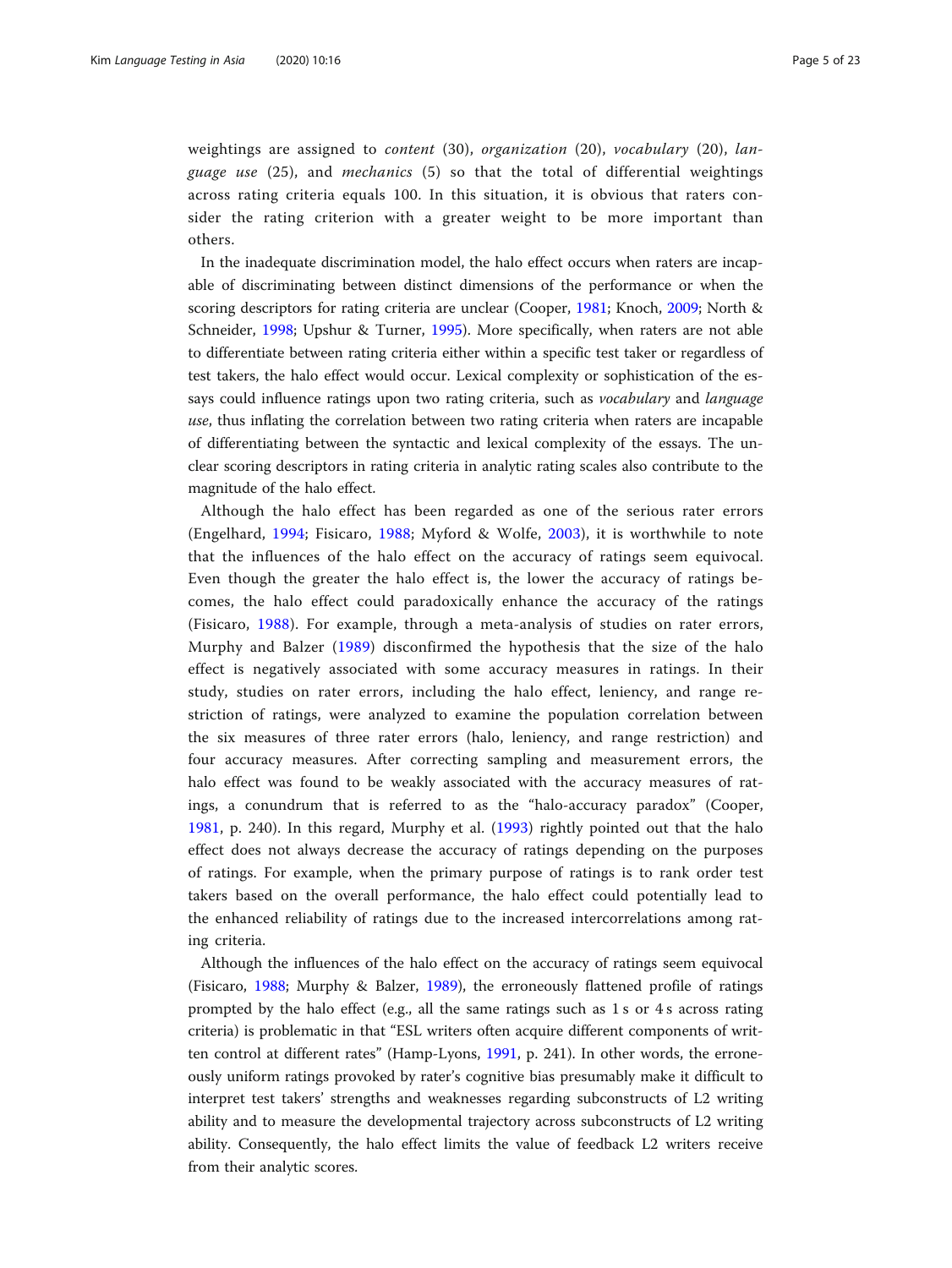#### Many-facet Rasch measurement of halo effect

There is a growing consensus in the Rasch measurement literature about how to detect the presence of the halo effect (Eckes, [2012,](#page-21-0) [2015](#page-21-0); Engelhard, [1994](#page-21-0); Myford & Wolfe, [2004\)](#page-22-0), and a few empirical studies have investigated the magnitude of the halo effect using many-facet Rasch measurement (Farrokhi & Esfandiari, [2011;](#page-21-0) Knoch, Read, & von Randow, [2007](#page-22-0); Kozaki, [2004](#page-22-0); Schaefer, [2008](#page-22-0)). More specifically, when the sizable halo effect persists, rating criteria are overfit to the model expectations as a score awarded to a rating criterion is too predictable to determine from scores awarded to other rating criteria. In this situation, fit statistics of rating criteria are consulted to estimate the magnitude of the halo effect.

When the less serious halo persists, the difficulty of rating criteria would be rendered similar to each other. In this situation, group-level indicators, such as the fixed chi-square statistic, separation index, and reliability of separation, assist in the detection of the halo effect exhibited by raters as a group. For example, the fixed chi-square statistic is used to test the hypothesis that all rating criteria in analytic rating scales share the same level of difficulty measures after accounting for measurement error. In this situation, the non-significant chi-square statistic suggests that raters are not able to differentiate between conceptually distinct rating criteria (Myford & Wolfe, [2004](#page-22-0)). Similarly, the separation index indicates the statistically distinct levels of difficulty after accounting for measurement error, and the reliability of separation represents the extent to which raters reliably differentiate between the statistically distinct levels of difficulty. According to Linacre ([2018a](#page-22-0)), only when the separation index is greater than 3.00 and the reliability of separation is greater than .90, the hierarchy of rating criteria is established, and thus the validity of a test instrument with respect to the internal structure of rating criteria is supported.

In order to detect the halo-exhibiting raters, rater fit statistics are consulted to determine muted raters who are subject to the halo effect (Eckes, [2015](#page-21-0); Engelhard, [1994;](#page-21-0) Myford & Wolfe, [2004\)](#page-22-0). As the difficulty measures of rating criteria might vary, the interpretation of rater fit statistics is quite context-bound as it largely depends on the variation of rating criterion difficulty measures. To illustrate when the difficulty estimates of rating criteria vary slightly, muted raters whose fit statistics are significantly less than 1.00 are considered to exhibit the halo effect in that the expected ratings by the model are similar across rating criteria. On the other hand, when the difficulty estimates of rating criteria vary greatly, the expected ratings by the model across rating criteria vary as well. In this situation, misfitting raters whose fit statistics are significantly more than 1.00 are muted raters exhibiting the halo effect, as the expected ratings by the model across rating criteria display considerable variation.

Aside from rater fit statistics, there have been also attempts to operationalize the halo effect as the magnitude of local dependence among rating criteria exhibited by individual raters (Andrich & Marais, [2019\)](#page-21-0), and this approach is particularly useful when all the raters exhibit a common sizable halo effect (Marais & Andrich, [2011\)](#page-22-0). More specifically, the magnitude of local dependence is operationalized as the degree of the increased or decreased difficulty measures of the dependent dichotomous items (Andrich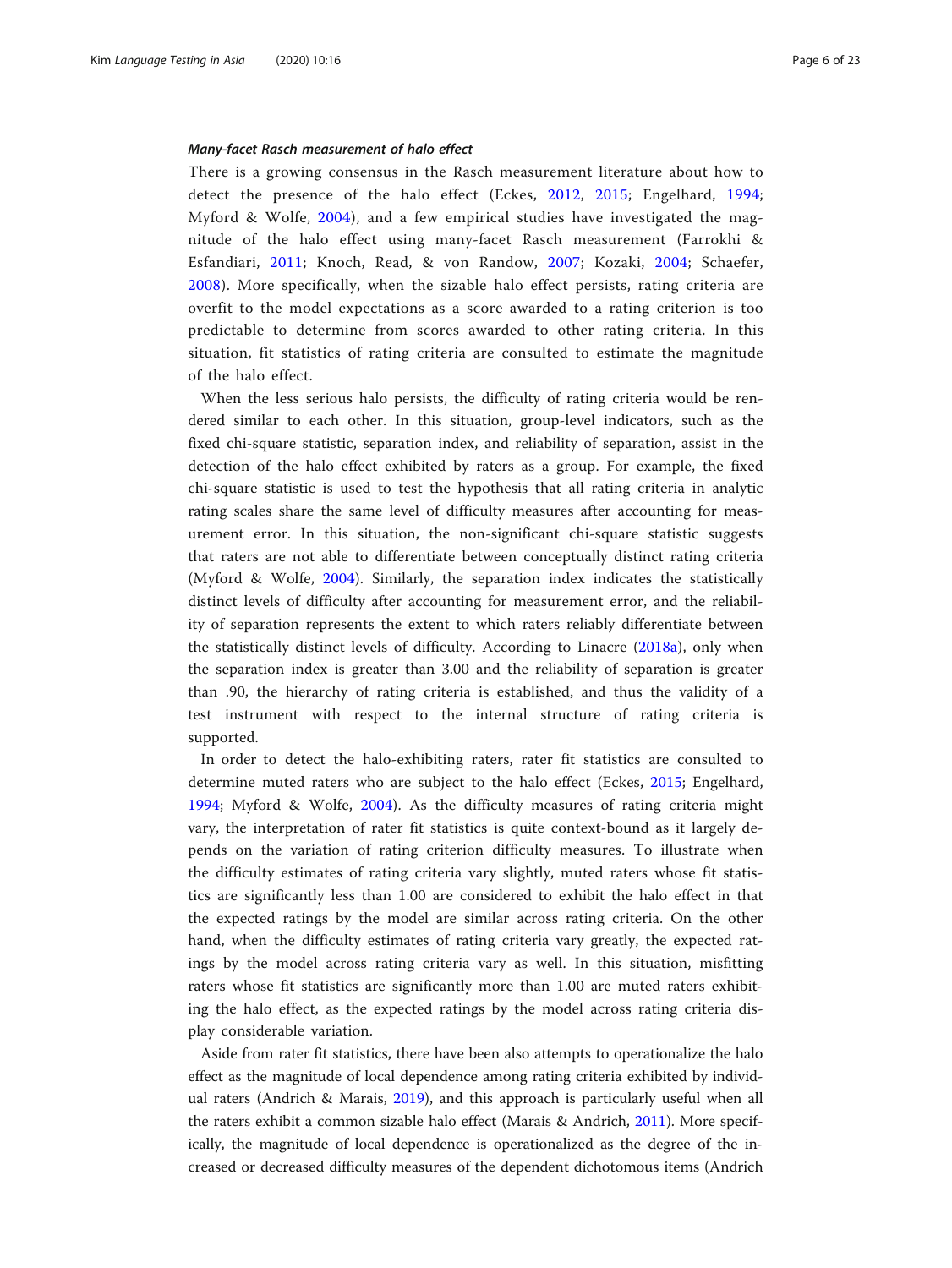& Kreiner, [2010](#page-21-0)) or the degree of the shift of thresholds of the dependent polytomous items (Andrich et al., [2012](#page-21-0)). Although this approach sounds promising, it is critical to note that the significance of the local dependence between the independent criterion and its dependent criterion requires a large sample size that is often unavailable in language assessment studies.

#### Rating criteria order

Rating criteria order has been suggested as an underlying mechanism of the halo effect in rater-mediated performance assessment (Balzer & Sulsky, [1992;](#page-21-0) Judd et al., [1991](#page-22-0); Murphy et al., [1993](#page-22-0)). More specifically, it is suggested that the judgments or impressions about one rating criterion could spread similar impressions to other rating criteria, thus potentially resulting in similar ratings across rating criteria. In the context of rater-mediated L2 writing assessment, two important eye-movement studies of raters have shed more light on how the order of rating criteria in analytic rating scales is associated with rater perception (Ballard, [2017](#page-21-0); Winke & Lim, [2015](#page-22-0)).

To illustrate, Winke and Lim [\(2015\)](#page-22-0) empirically demonstrated that the left-most rating criterion in analytic rating scales, content in their study, elicited the largest amount of attention from raters, as evidenced by the eye-fixation duration. On the other hand, the right-most subconstruct, mechanics, elicited the least amount of attention from raters. Similarly, Ballard [\(2017](#page-21-0)) demonstrated that rating criteria order in analytic rating scales elicited the differential attention to rating criteria, which, in turn, was found to affect the magnitude of interrater reliability and severity of raters.

Although these two studies did not fully address how the order of rating criteria in analytic rating scales is associated with the magnitude of the halo effect, rating criteria order was found to affect the amount of attention that raters pay to each rating criterion. In this respect, Ballard [\(2017\)](#page-21-0) and Winke and Lim ([2015](#page-22-0)) indirectly suggest that the halo effect might be associated with rating criteria order in analytic rating scales in that a certain rating criterion could be artificially rendered salient among other rating criteria by presenting a specific rating criterion first to raters.

#### Purpose

Although the halo effect has been shown to be a major source of rater errors in L2 writing assessment, it is apparent that the magnitude of the halo effect induced by rating criteria order has been underexplored. In order to occupy this research gap, the current study attempts to examine the magnitude of the halo effect exhibited by trained novice Korean raters by implementing a three-facet rating scale model (L2 writer ability, rater severity, criterion difficulty).

In this study, the study population is trained novice Korean raters. This is mainly because novice raters are more subject to the salience of rating criteria induced by the variation of the order of rating criteria in analytic rating scales than experienced raters in that novice raters have not yet formulated their idiosyncratic beliefs about the relative importance of rating criteria.

In order to estimate the extent to which rating criteria order is associated with the magnitude of the halo effect exhibited by trained novice raters, it is necessary for the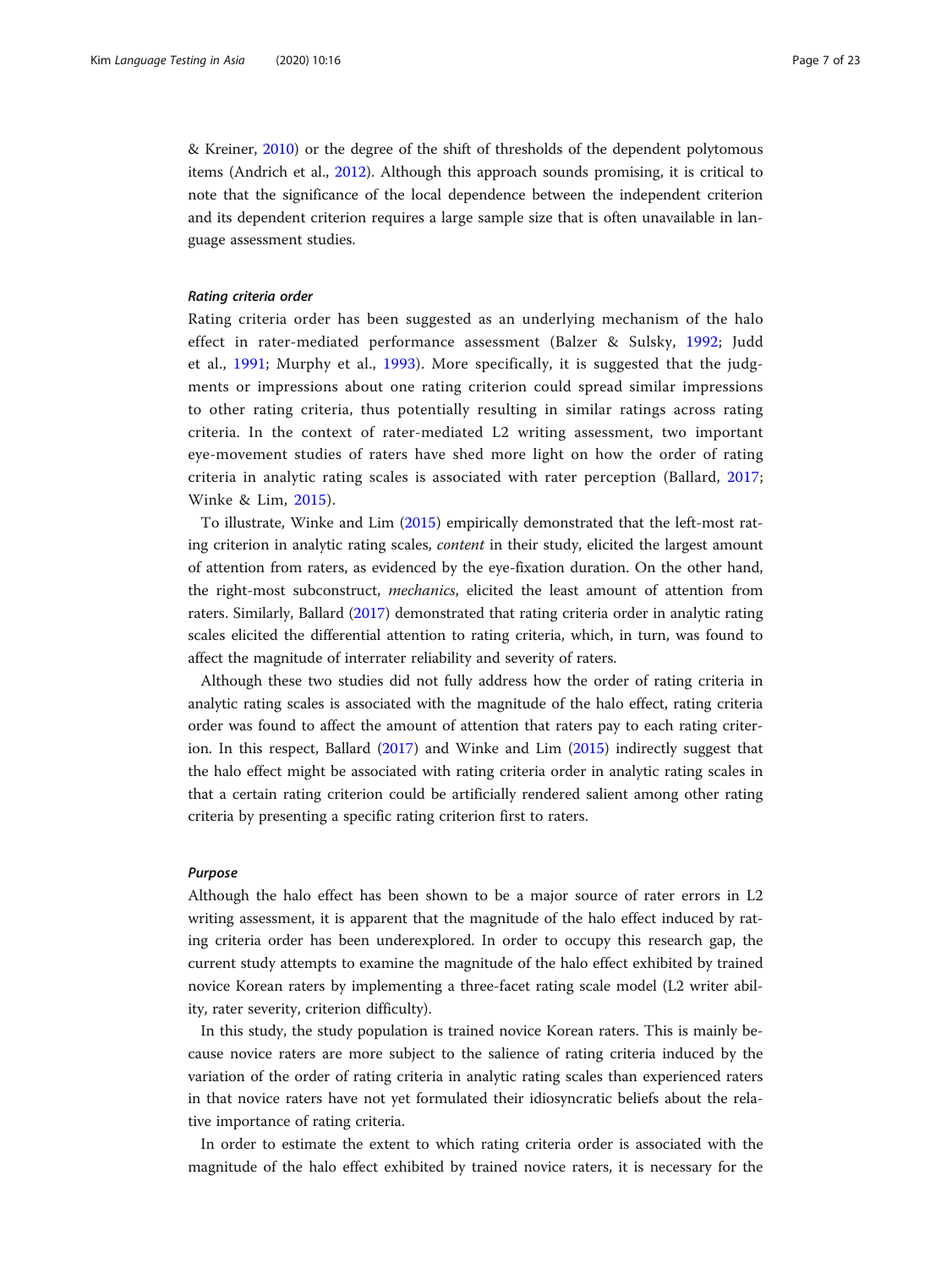trained novice Korean raters in the study to rate the essays that appropriately display uneven profiles across four rating criteria (i.e., essays untainted by the effects of rating criteria order). Otherwise, the resultant profiles of the essays are confounded with both the effects of rating criteria order and halo induced by novice Korean raters' cognitive biases. To achieve this aim, 33 essays from the International Corpus Network of Asian Learners of English (ICNALE) were initially screened by the researcher in the study (Ishikawa, [2013](#page-21-0)). In turn, to further dissipate the effects of rating criteria order, the 33 essays were rated by four expert raters with the implementation of a balanced Latin square design.

Based on the results of the previous eye-movement studies (Ballard, [2017;](#page-21-0) Winke & Lim, [2015\)](#page-22-0), three types of analytic rating scales were created in this study: standard-, reverse- and random-order analytic rating scales. In the standard-order analytic rating rubric, rating criteria were presented to the raters in the following order: content, organization, vocabulary, and language use. In the reverse-order analytic rating rubric, this order was precisely reversed. In the random-order analytic rating rubric, rating criteria were randomly presented to the raters. Additionally, to control the direction of the influence of the immediately preceding rating criterion, raters were unable to revisit the previous rating criterion to revise scores. The independent variable in the study is three presentation sequences of rating criteria orders in analytic rating scales. The dependent variable includes Rasch-based halo indices available in a three-facet rating scale model (L2 writer ability, rater severity, criterion difficulty).

The main objective of this study is to answer the following research question:

▪ To what extent is rating criteria order in analytic rating scales associated with the magnitude of the group- and individual-level halo effects exhibited by trained novice Korean raters?

#### Method

#### Expert and novice raters

In order to select essays untainted by the effects of rating criteria order, four experienced ESL instructors at a large state university in the USA were recruited. The instructors' experience in teaching ESL writing courses totaled a minimum of 3 years at the time when this study was conducted, and they were quite familiar with Jacobs' analytic rating rubric (Jacobs et al., [1981](#page-22-0)), as its modified analytic rating rubric had been implemented in the English placement test at the same state university.

To estimate the magnitude of the halo effect induced by rating criteria order, the researcher recruited 12 novice Korean raters with three males and nine females, aged between 26 and 45; they were master's students or in-service teachers in secondary school or private educational institutions in South Korea whose major was associated with teaching English as a foreign language (TEFL) at the time when the study was conducted. Only those who had never rated essays with any variants of the analytic rating rubric originally developed by Jacobs et al. ([1981\)](#page-22-0) were eligible to participate in the study.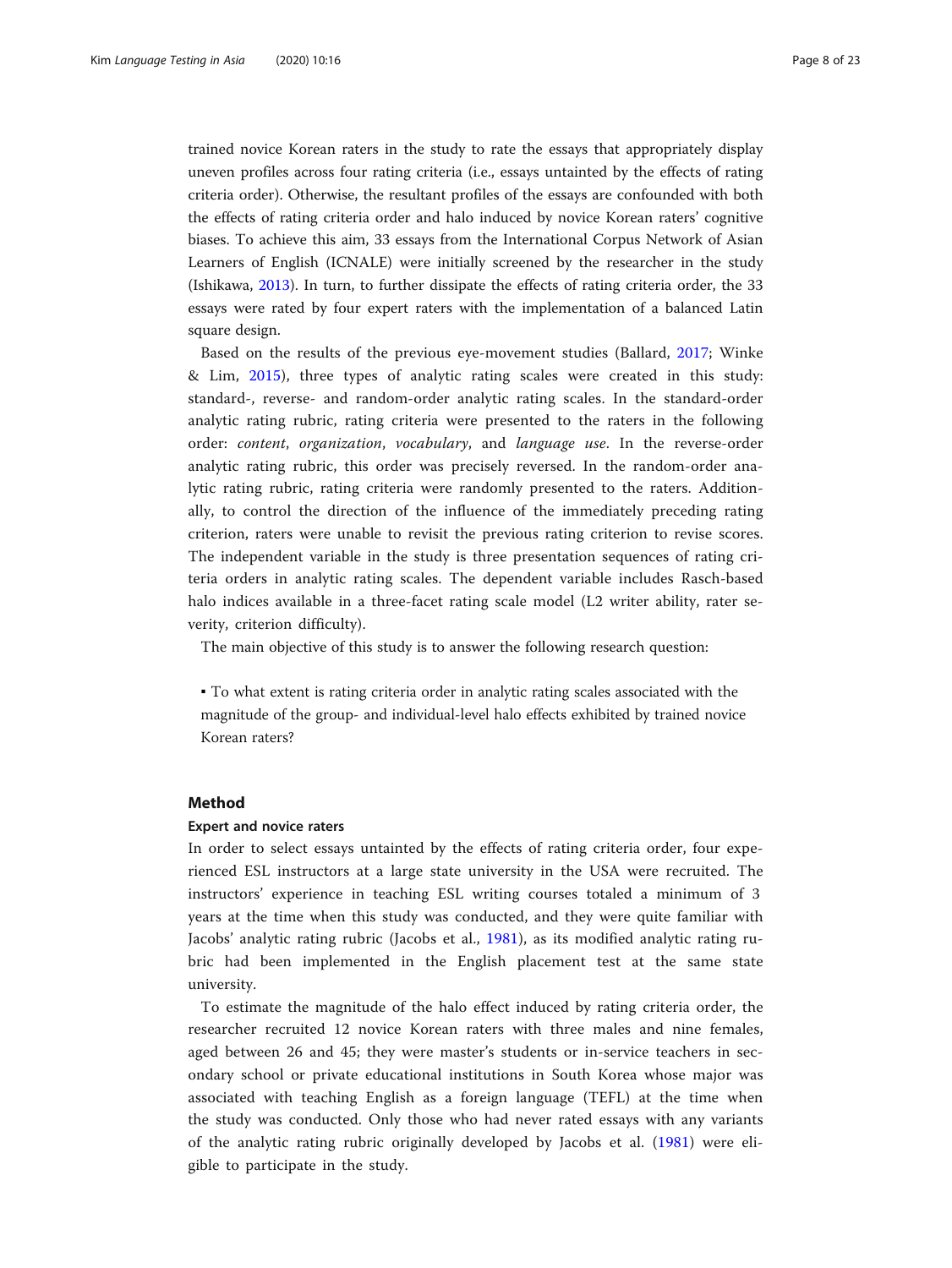#### Essays

The researcher in this study selected 33 argumentative essays from the International Corpus Network of Asian Learners of English (ICNALE), the topic of which is about smoking in restaurants (Ishikawa, [2013](#page-21-0)). It should be important to note that those essays were originally collected for the purpose of building a learner corpus. As the original ratings of those essays were available in the corpus, the researcher initially selected only those 33 essays which did not display the flat profiles across rating criteria.

#### Revised analytic rating scales

The widely implemented analytic rating rubric in the context of ESL writing assessment was modified to answer the research questions in the study (Jacobs et al., [1981\)](#page-22-0). Firstly, it was decided that the rating criterion of mechanics would be excluded, as few scoring descriptors in the original category (e.g., illegible handwriting) are not relevant to the study; all the essays had been transcribed and digitally stored as text files prior to analysis. However, some of the descriptors of mechanics, such as spelling errors, were incorporated into the vocabulary rating criterion, as they were deemed relevant aspects of L2 writing ability (see Appendix Table [14\)](#page-20-0). Furthermore, punctuation errors that might influence the judgment of other aspects of the essays had been corrected by the researcher in the study prior to the data collection. Secondly, nominal weightings to each rating criterion were deleted in order not to distort the perceived importance of rating criteria, and 25- or 30-point scales of rating criteria collapsed into a 7-point scale to enhance the reliability of ratings given by raters.

#### Procedure

#### Expert online rating session

Four expert raters rated the 33 essays online using the revised analytic rating scales. To obtain ratings untainted by the effects of rating criteria order, only a single rating criterion was rated at a time. More importantly, the order of rating criteria was counterbalanced with the implementation of a balanced Latin square design (Maxwell & Delaney, [2004](#page-22-0)), as shown in Table 1. Additionally, to prevent raters from remembering their previous ratings on the same essay, the order of essays was shuffled at each online rating session, and at least a 1-week-long interval was maintained between online rating sessions. Three out of the 33 essays were used as benchmark essays in the rater training session for the recruited Korean raters. The remaining 30 essays were used as the essays for three online rating sessions where the recruited Korean raters were asked to use three types of analytic rating scales.

| Table 1 Rating criteria order for expert raters |  |  |  |  |  |  |  |  |
|-------------------------------------------------|--|--|--|--|--|--|--|--|
|-------------------------------------------------|--|--|--|--|--|--|--|--|

| Rater |              |              | Rating criteria |              |
|-------|--------------|--------------|-----------------|--------------|
| 01    | Content      | Organization | Language use    | Vocabulary   |
| -02   | Organization | Vocabulary   | Content         | Language use |
| -03   | Vocabulary   | Language use | Organization    | Content      |
| 04    | Language use | Content      | Vocabulary      | Organization |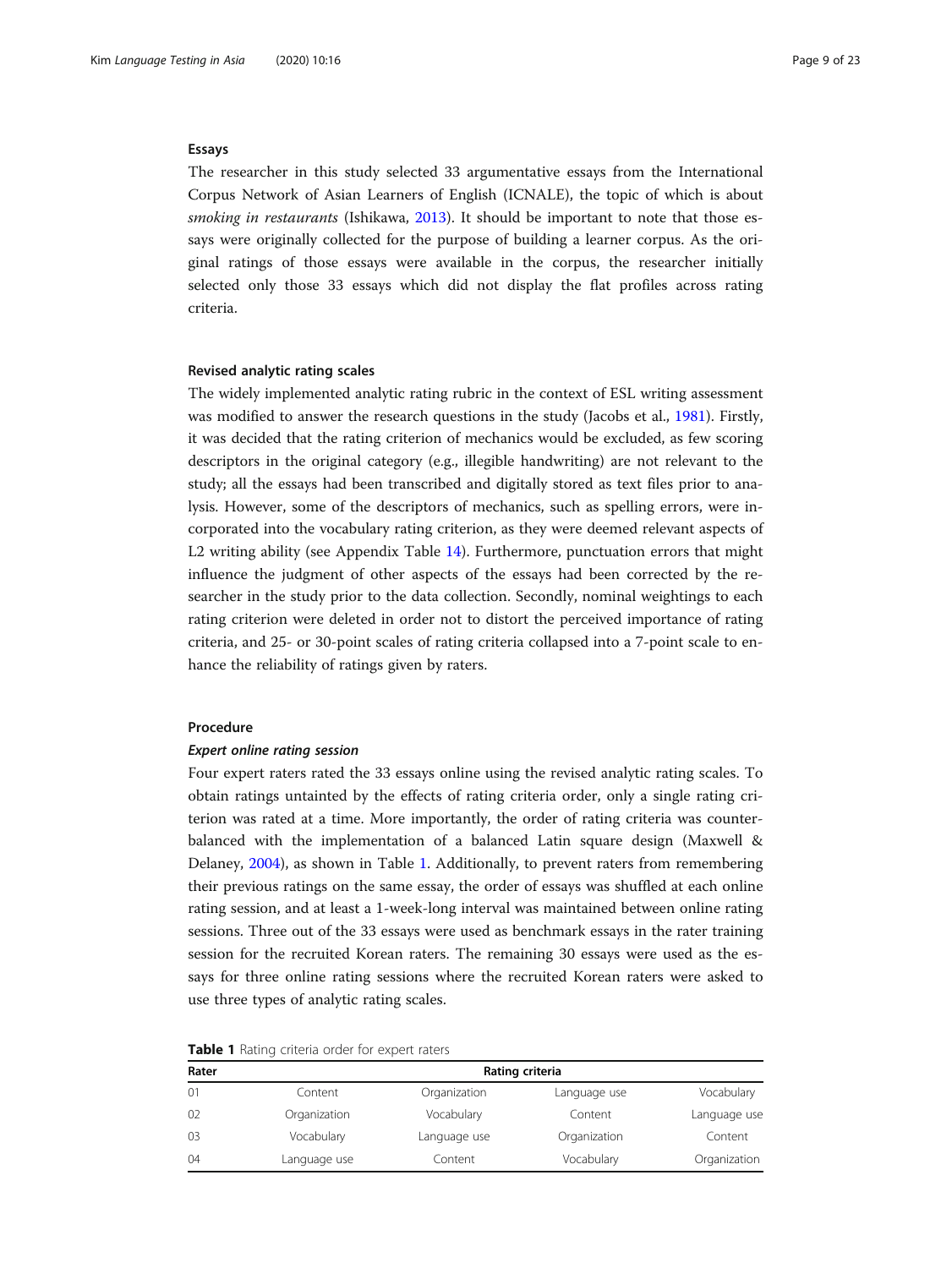#### Novice online rating session

Before the data collection, 12 novice Korean raters participated in both face-to-face and online rater training sessions. During the face-to-face training session, the scoring descriptors for each rating criterion were clarified with examples provided to illustrate each. During the online rater session, the trained novice Korean raters rated three benchmark essays online that were derived from the previous expert rating sessions. Ratings provided by the novice raters were compared with those fair-average scores computed from ratings of the four expert raters. When huge discrepancies between the ratings arose, further rater training was conducted until recruited Korean raters were deemed to qualify as a reliable rater.

Three types of analytic rating scales were developed using Qualtrics, the web-based survey tool for the trained novice Korean raters: the standard-, reverse-, and randomorder analytic rating scales. The Qualtrics user interface was designed in a way that raters had to evaluate each essay in a predetermined order and were unable to correct their scores for a previous rating criterion. To illustrate, all rating criteria were not simultaneously displayed to raters, but only one rating criterion at a time was presented to raters along with the essay under evaluation.

Next, 12 raters were randomly assigned to three rating groups, as shown in Table 2, and then participated in three online rating sessions accordingly, where they used different analytic rating scales. To prevent raters from remembering their previous scores on the same essay, the presentation order of the 30 essays was shuffled for every rating session. Additionally, raters were not allowed to move on to the next online rating sessions before less than 1 week from the completion of the previous rating session.

### Results

#### Expert ratings

The interrater reliability of the expert raters was checked using an intraclass correlation coefficient (ICC), as shown in Table [3.](#page-10-0) As shown in the off-diagonal statistics, weak to moderate intercorrelations existed between rating criteria. Interrater reliabilities across the four rating criteria were satisfactory, as shown in diagonal statistics in the correlation matrix.

#### Group-level halo effect

A three-facet rating scale model (L2 writer ability, rater severity, criterion difficulty) was fitted to estimate the magnitude of the group-level halo effect exhibited by the four expert raters using FACETS (Ver 3.82). The major assumptions of the rating scale model were checked, following the suggestions by Fan and Bond [\(2019\)](#page-21-0). As illustrated in the acceptable rating criterion fit statistics and point-measure biserial correlations of the four rating criteria in Table [4,](#page-10-0) the assumptions of unidimensionality

| Group | Rating scale |          |          |  |  |
|-------|--------------|----------|----------|--|--|
| 01    | Standard     | Reverse  | Random   |  |  |
| 02    | Reverse      | Random   | Standard |  |  |
| 03    | Random       | Standard | Reverse  |  |  |

Table 2 Rating scale order for novice raters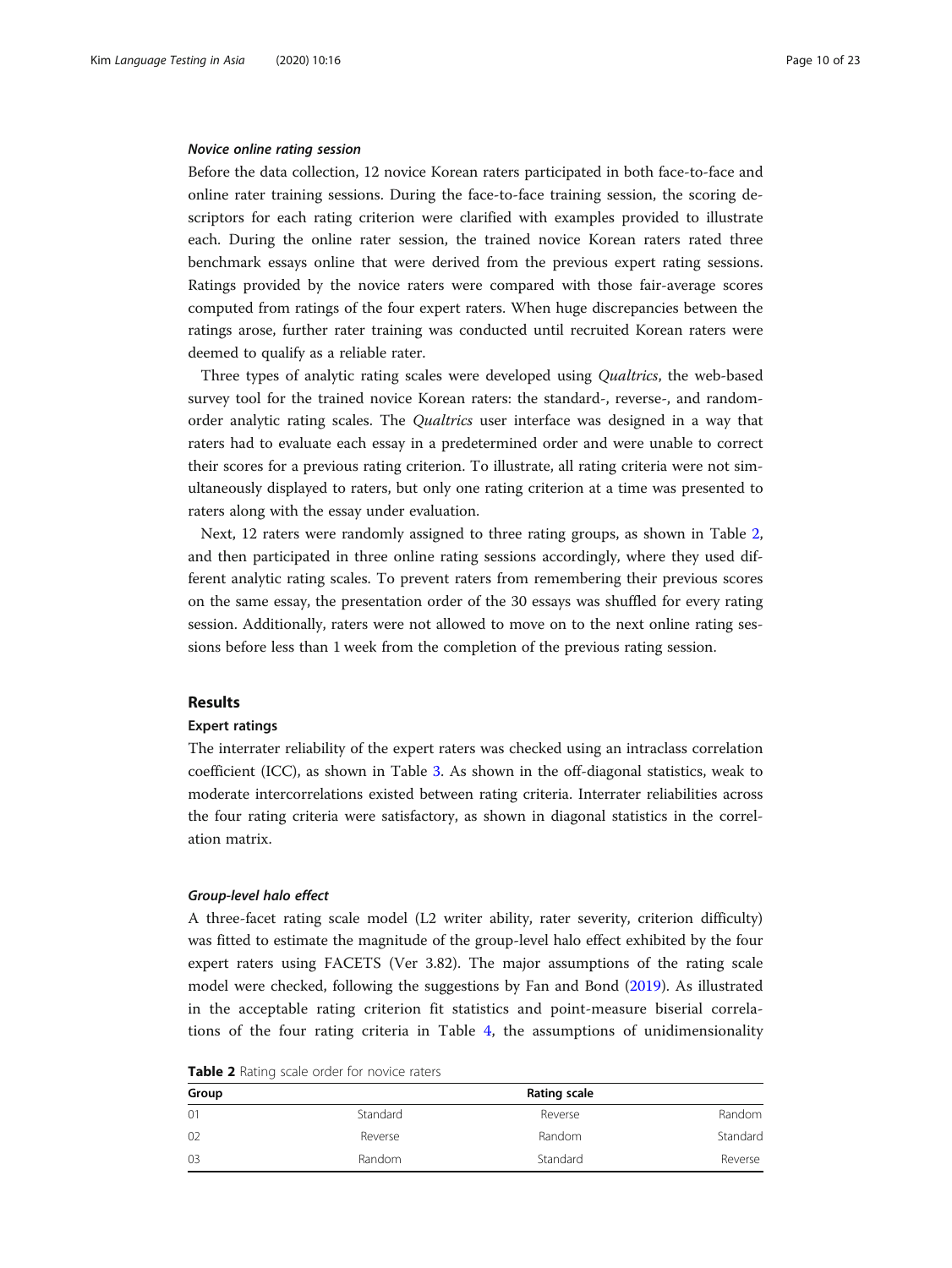|                 | М    | SD   |          |          |          |     |
|-----------------|------|------|----------|----------|----------|-----|
| 1. Content      | 3.53 | 1.75 | .82      |          |          |     |
| 2. Organization | 2.83 | 1.75 | $.61***$ | .84      |          |     |
| 3. Vocabulary   | 4.36 | 1.56 | $.37***$ | $.23***$ | .82      |     |
| 4. Language use | 4.50 | 1.63 | $.29***$ | $35***$  | $.51***$ | .87 |

#### <span id="page-10-0"></span>Table 3 Correlations for expert ratings

Note. Interrater reliability is an intraclass correlation coefficient (ICC [3, 4])

 $**p < .01$ , two-tailed

and local independence seemed reasonably defensible. The results of the principal component analysis of Rasch standardized residuals further supported the assumption of unidimensionality; the eigenvalue of the first principal component of Rasch standardized residuals was equal to 1.57, thus not exceeding the strength of the two items (Linacre, [2018b](#page-22-0)).

Table 4 also shows indices of the group-level halo effect exhibited by the four expert raters. As evidenced in the heterogenous difficulty measures among the four rating criteria regarding the group-level halo effect, the expert raters as a group did not appear to award more similar ratings across the four rating criteria than they should, as shown in the significant fixed-effect chi-square statistic,  $\chi^2(3) = 133.5$ ,  $p < .001$ . Additionally, both the separation ratio and index jointly suggested that more than nine statistically distinct levels of rating criterion difficulty among the four rating criteria existed. The four expert raters reliably differentiated the four rating criteria in terms of difficulty when rating the 30 essays, as shown in the reliability of separation, .98.

#### Individual-level halo effect

As indicated in the acceptable rater fit statistics (between 0.80 and 1.20) in Table [5](#page-11-0), it appears that the four expert raters awarded neither noisy nor redundant ratings to the 30 essays except for expert rater 02; however, this rater was only very slightly outside of the rather conservative 0.80 and 1.20 range.

In order to further ensure that the 30 essays correctly displayed the uneven profiles across the four rating criteria, the fair-average scores of each rating criterion were

|                                              | <b>Difficulty</b>           | Infit | Outfit | <b>PTMEA</b> |
|----------------------------------------------|-----------------------------|-------|--------|--------------|
| Rating criterion                             |                             |       |        |              |
| Content                                      | 0.38(0.08)                  | 1.06  | 1.05   | .70          |
| Organization                                 | 0.85(0.08)                  | 1.02  | 0.97   | .70          |
| Vocabulary                                   | $-0.09(0.08)$               | 1.02  | 1.07   | .57          |
| Language use                                 | $-0.33(0.08)$               | 0.89  | 0.90   | .66          |
| Halo index                                   |                             |       |        |              |
| Separation ratio                             | 6.64                        |       |        |              |
| Separation index (Strata)                    | 9.18                        |       |        |              |
| Reliability of trait separation              | .98                         |       |        |              |
| Fixed-effect (all same) chi-square statistic | 133.5 (df = 3, $p < .001$ ) |       |        |              |
|                                              |                             |       |        |              |

#### Table 4 Rasch summary statistics of expert ratings

Note. Standard errors of measurement are presented in parentheses. PTMEA = point-measure biserial correlation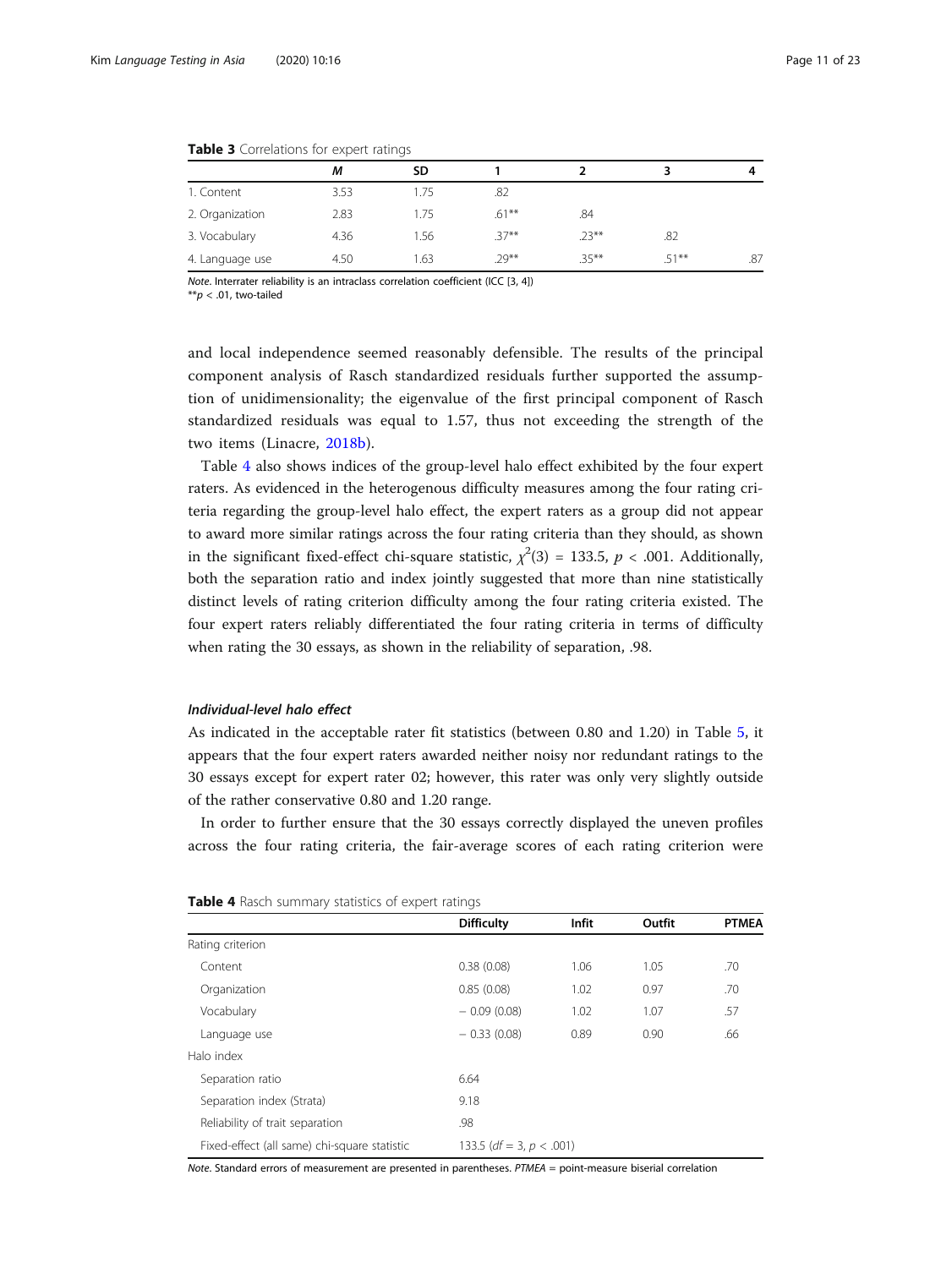| Expert rater | Severity (SE) | Infit | Outfit | Variance <sup>a</sup> |
|--------------|---------------|-------|--------|-----------------------|
| 01           | 0.50(0.08)    | 1.07  | 1.04   | 2.42                  |
| 02           | $-0.10(0.08)$ | 1.24  | 1.25   | 2.15                  |
| 03           | $-0.06(0.08)$ | 0.87  | 0.87   | 1.93                  |
| 04           | $-0.34(0.08)$ | 0.82  | 0.83   | 2.65                  |

<span id="page-11-0"></span>

|  |  | Table 5 Rater fit statistics of expert raters |  |  |  |
|--|--|-----------------------------------------------|--|--|--|
|--|--|-----------------------------------------------|--|--|--|

<sup>a</sup>Average within-test taker variances

computed using FACETS (Ver 3.82). As shown in Table 6, none of the essays displayed the unduly flattened profiles of ratings across the four rating criteria except for essays 02, 16, and 29. Rather than excluding those essays, however, they were included in the subsequent analysis because the sample size of essays needs to be substantial to exhaust all the seven categories in the current rating scale; failure to meet this requirement

Table 6 Fair-average scores of the 30 screened essays

| Essay  | Ability (logit) | Content | Organization | Vocabulary | Language use |
|--------|-----------------|---------|--------------|------------|--------------|
| 01     | 1.05            | 6.01    | 5.28         | 4.77       | 5.39         |
| 02     | $2.66$          | 6.76    | 6.53         | 6.03       | 6.94         |
| 03     | 0.26            | 2.94    | 3.78         | 4.77       | 5.63         |
| 04     | 0.05            | 2.68    | 2.21         | 4.28       | 6.56         |
| 05     | 0.47            | 4.23    | 3.53         | 6.03       | 4.66         |
| 06     | $-0.44$         | 2.94    | 2.47         | 4.03       | 3.41         |
| 07     | $-0.40$         | 2.42    | 2.47         | 3.52       | 4.66         |
| $08\,$ | 0.01            | 3.21    | 2.21         | 5.78       | 4.41         |
| 09     | 0.30            | 4.48    | 4.78         | 3.52       | 4.66         |
| $10$   | $-0.19$         | 2.94    | 3.27         | 3.77       | 4.41         |
| 11     | $-0.82$         | 3.21    | 1.47         | 1.95       | 3.92         |
| 12     | $-0.07$         | 3.47    | 1.96         | 4.53       | 5.14         |
| 13     | $-0.11$         | 4.23    | 3.53         | 2.99       | 4.17         |
| 14     | $-0.48$         | 2.17    | 1.71         | 3.77       | 4.90         |
| 15     | $-0.95$         | 1.68    | 1.71         | 3.52       | 2.88         |
| 16     | 0.39            | 4.73    | 4.28         | 4.03       | 4.90         |
| $17\,$ | 0.05            | 3.73    | 2.47         | 4.77       | 4.90         |
| 18     | $-0.60$         | 2.17    | 1.47         | 3.52       | 4.66         |
| 19     | $-0.77$         | 2.68    | 1.71         | 3.26       | 3.15         |
| 20     | 1.34            | 4.73    | 4.53         | 6.28       | 6.94         |
| 21     | 0.26            | 4.48    | 2.74         | 5.28       | 4.66         |
| 22     | $-0.31$         | 2.17    | 2.21         | 4.28       | 4.90         |
| 23     | $-0.11$         | 2.94    | 1.96         | 5.02       | 4.90         |
| 24     | 0.30            | 1.92    | 3.00         | 5.53       | 6.78         |
| 25     | 0.75            | 4.73    | 3.53         | 5.53       | 6.11         |
| 26     | $-0.52$         | 3.21    | 1.71         | 4.28       | 3.15         |
| 27     | $-0.73$         | 2.94    | 1.71         | 2.99       | 3.41         |
| 28     | 0.22            | 4.48    | 3.27         | 3.77       | 5.39         |
| 29     | $-1.26$         | 2.42    | 1.47         | 2.21       | 2.07         |
| 30     | $-0.35$         | 3.98    | 2.74         | 3.52       | 3.15         |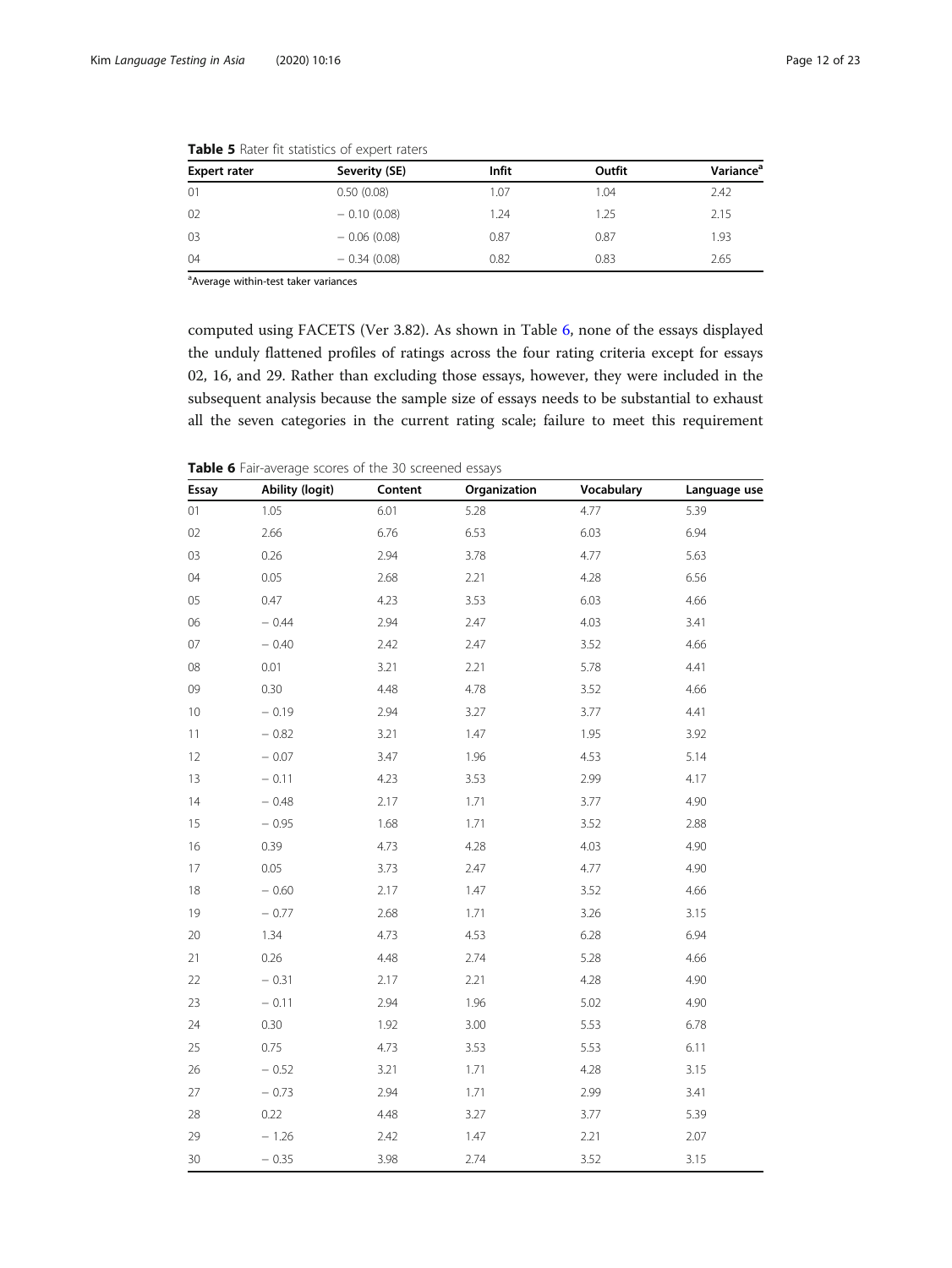| Rating criterion | М    | SD   |          |          |          | 4   |
|------------------|------|------|----------|----------|----------|-----|
| 1. Content       | 3.34 | 1.62 | .96      |          |          |     |
| 2. Organization  | 3.47 | 1.67 | $.90***$ | .97      |          |     |
| 3. Vocabulary    | 3.68 | 1.35 | $.60**$  | $72***$  | .94      |     |
| 4. Language use  | 3.67 | 1.47 | $.64***$ | $.67***$ | $.86***$ | .94 |

Note. Interrater reliability is an intraclass correlation coefficient (ICC [3, 4]) \*\*

 $p$  < .01, two-tailed

(e.g., arising from unobserved or null categories) could lead to the unstable estimate of rating criterion difficulty (Linacre, [1999](#page-22-0)).

#### Novice ratings

Initially, 12 trained Korean raters rated the 30 screened essays; they rated the four rating criteria in different orders as mandated by the analytic rating rubric design. Despite the rater training sessions, one rater (rater 04) continued providing noisy and unreliable ratings, resulting in rater fit statistics that were greater than 2.00 across three analytic rating rubrics. Thus, the subsequent analysis contained only 11 trained novice Korean raters.

The interrater reliability of the remaining 11 trained Korean raters was checked using an intraclass correlation coefficient, as shown in Tables 7, 8, and [9](#page-13-0). Interrater reliabilities across the four rating criteria seemed satisfactory, as evidenced in diagonal statistics in each of the correlation matrices. Additionally, Table [10](#page-13-0) illustrates traditional indices of the group-level halo effects, including the average of the between-criterion correlations and that of withintest takers variances.

#### Group-level halo effect

A three-facet rating scale model (L2 writer ability, rater severity, criterion difficulty) was separately fitted to estimate the magnitude of the group- and individual-level halo effects for each rating criteria order. The major assumptions of the rating scale model were checked, following the suggestions by Fan and Bond ([2019\)](#page-21-0). As demonstrated by the acceptable ranges of fit statistics and point-measure biserial correlations of the four rating criteria in Table [11](#page-14-0), the assumptions of unidimensionality and local independence seemed to reasonably hold. Additionally, the principal component analysis of Rasch standardized

| Table 8 Correlations for novice ratings (reverse) |  |
|---------------------------------------------------|--|
|---------------------------------------------------|--|

| Rating criterion | М    | <b>SD</b> |          |          |          |     |
|------------------|------|-----------|----------|----------|----------|-----|
| 1. Content       | 3.44 | 1.53      | .95      |          |          |     |
| 2. Organization  | 3.49 | 1.60      | .89**    | .96      |          |     |
| 3. Vocabulary    | 3.72 | 1.46      | $.73***$ | $.73***$ | .94      |     |
| 4. Language use  | 3.69 | 1.54      | $74***$  | $73***$  | $.86***$ | .94 |

Note. Interrater reliability is an intraclass correlation coefficient (ICC [3, 4])

 $**p < .01$ , two-tailed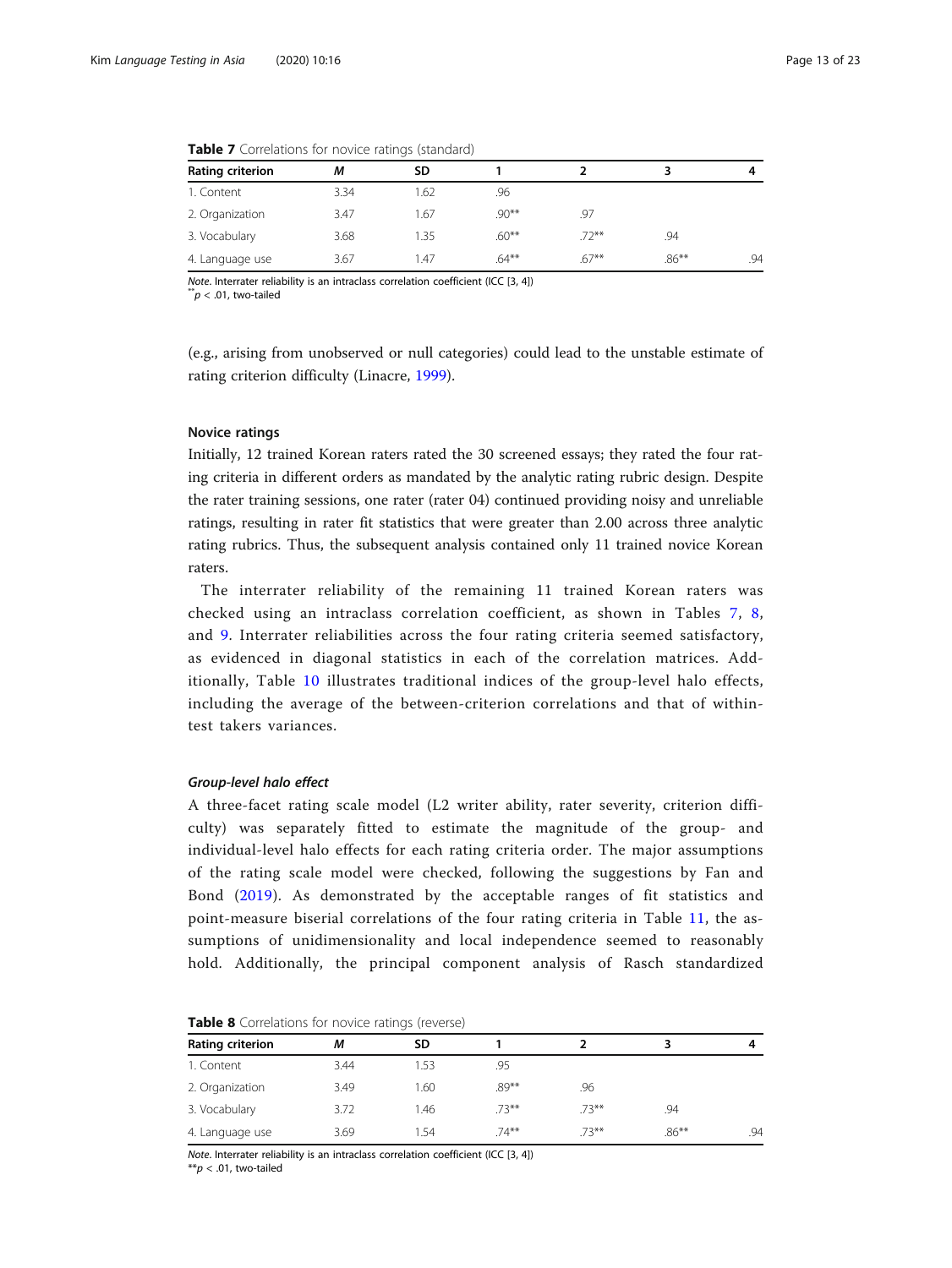| Rating criterion | м    | <b>SD</b> |          |          |          |     |
|------------------|------|-----------|----------|----------|----------|-----|
| 1. Content       | 3.37 | 1.43      | .95      |          |          |     |
| 2. Organization  | 3.26 | 1.48      | $.86***$ | .96      |          |     |
| 3. Vocabulary    | 3.67 | 1.37      | $.70***$ | $.68***$ | .94      |     |
| 4. Language use  | 3.67 | 1.40      | $.64***$ | $.67***$ | $.83***$ | .94 |

<span id="page-13-0"></span>**Table 9** Correlations for novice ratings (random)

Note. Interrater reliability is an intraclass correlation coefficient (ICC [3, 4])

 $**n < 01$ , two-tailed

residuals further confirmed that the unidimensionality assumption of the model was met for the standard- and random-order datasets, but not for the reverseorder dataset; in the reverse-order dataset, the first principal component of Rasch standardized residuals amounted to 2.19, which exceeded the eigenvalue of 2.00 (i.e., the strength of two rating criteria). Thus, following the suggestion by Bonk and Ockey ([2003](#page-21-0)), the additional principal component analysis of raw ratings was conducted to verify whether the unidimensionality assumption held using SPSS 22.0.

The results of the principal component analysis of raw ratings indicated that the first principal component of raw ratings was dominant enough to constitute the Rasch dimension, which was interpretable as L2 writing ability of test taker. More specifically, the first principal component (the Rasch dimension) accounted for 83.6% of the total variance with eigenvalues in excess of 3.00, while the eigenvalues of the other three components did not exceed 0.50. Additionally, all four rating criteria loaded highly on the Rasch dimension with loadings in excess of 0.90. As jointly evidenced in the acceptable fit statistics, and the results of the principal component analysis of raw ratings, the unidimensionality assumption for the reverse-order dataset was defensible.

The magnitude of the group-level halo effect exhibited by the 11 trained novice Korean raters is also illustrated in Table [11.](#page-14-0) When it comes to the standard-order rating rubric, the presence of the serious group-level halo effect was not detected, as shown in the fixed chi-square statistic,  $\chi^2(3) = 34.5$ ,  $p < .001$ . The separation index of 4.68 suggested that more than four statistically distinct levels of rating criterion difficulty existed. The reliability of separation, .92, showed that the 11 trained novice Korean raters reliably differentiated between four distinct rating criteria.

Regarding the reverse-order analytic rating rubric, the sizable group-level halo effect did not seem to persist, either, as evidenced in the significant fixed chi-square statistic,  $\chi^2(3) = 30.3$ ,  $p < .001$ . Additionally, the separation index of 4.36 suggested that more than form attributed in the form attributed to the form attributed to the form attributed to the form attributed to the form attrib than four statistically distinct difficulty levels existed. The four rating criteria were also

|  | Table 10 Conventional halo indices of novice ratings |  |  |  |
|--|------------------------------------------------------|--|--|--|
|  |                                                      |  |  |  |

| Rating session | Average intercorrelation | Average within-test taker variance |
|----------------|--------------------------|------------------------------------|
| Standard       | 76                       | 0.66                               |
| Reverse        | 79                       | 0.56                               |
| Random         | 74                       | 0.59                               |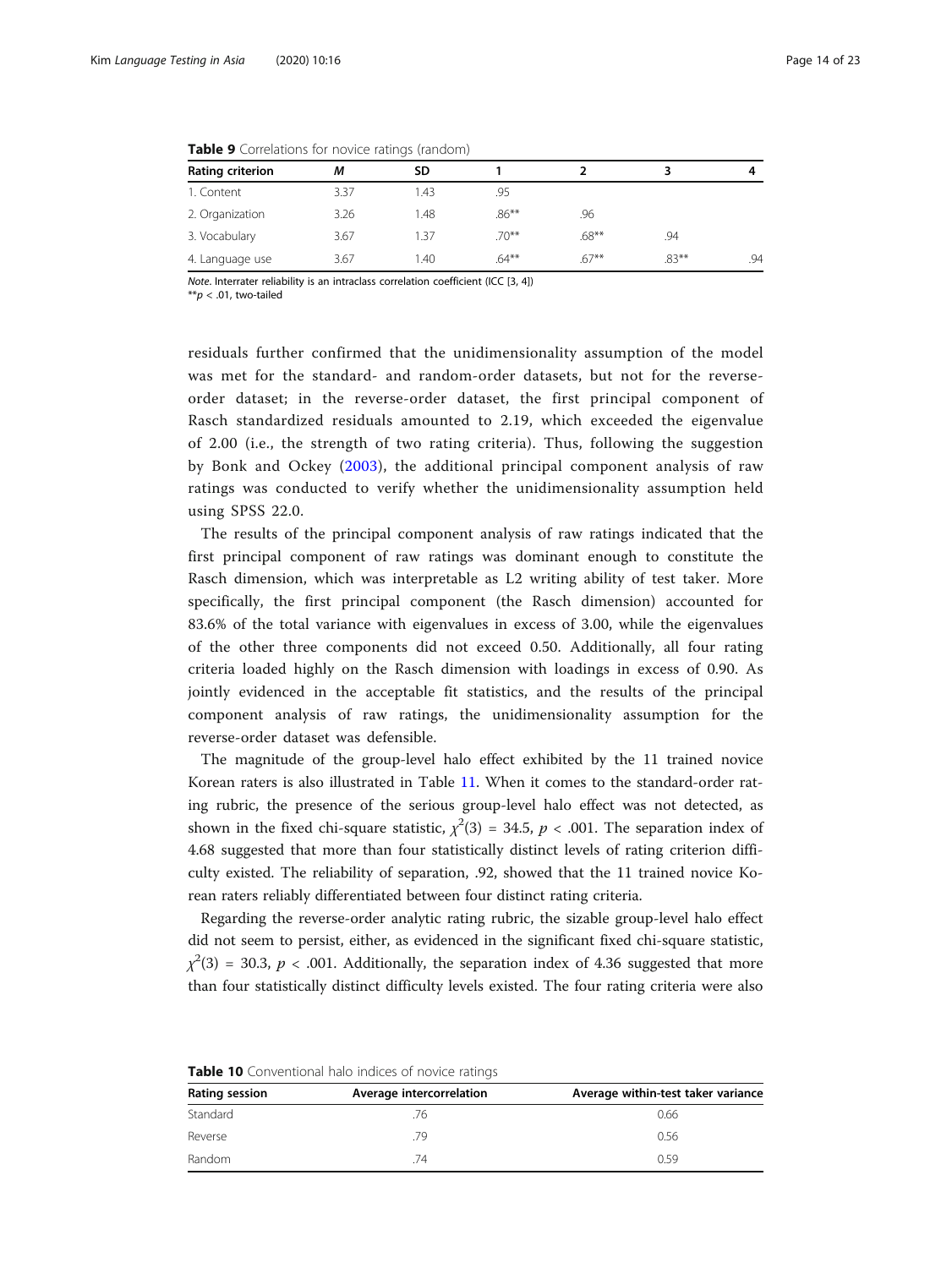|                                                 |      |      |                                                                                  | Standard ( $n = 1320$ ) Reverse ( $n = 1320$ ) |      |     | Random ( $n = 1320$ ) |      |     |
|-------------------------------------------------|------|------|----------------------------------------------------------------------------------|------------------------------------------------|------|-----|-----------------------|------|-----|
|                                                 |      |      | Infit Outfit PTMEA Infit Outfit PTMEA Infit Outfit PTMEA                         |                                                |      |     |                       |      |     |
| Rating criterion                                |      |      |                                                                                  |                                                |      |     |                       |      |     |
| Content                                         | 1.09 | 1.07 | .80                                                                              | 0.98                                           | 0.98 | .80 | 1.03                  | 1.02 | .77 |
| Organization                                    | 0.91 | 0.90 | .84                                                                              | 0.95                                           | 0.93 | .83 | 0.87                  | 0.86 | .83 |
| Vocabulary                                      | 0.90 | 0.91 | .76                                                                              | 0.97                                           | 0.97 | .78 | 0.99                  | 0.99 | .76 |
| Language use                                    | 1.06 | 1.06 | .75                                                                              | 1.07                                           | 1.06 | .78 | 1.08                  | 1.07 | .76 |
| Halo index                                      |      |      |                                                                                  |                                                |      |     |                       |      |     |
| Separation ratio                                | 3.26 |      |                                                                                  | 3.02                                           |      |     | 4.58                  |      |     |
| Separation index (Strata)                       | 4.68 |      |                                                                                  | 4.36                                           |      |     | 6.44                  |      |     |
| Reliability of separation                       | .91  |      |                                                                                  | .90                                            |      |     | .95                   |      |     |
| Fixed-effect (all same) chi-square<br>statistic |      |      | 34.5 (df = 3, $p < .001$ ) 30.3 (df = 3, $p < .001$ ) 66.1 (df = 3, $p < .001$ ) |                                                |      |     |                       |      |     |

#### <span id="page-14-0"></span>Table 11 Rasch summary statistics of novice ratings

Note. PTMEA = point-measure biserial correlation

reliably differentiated by the 11 trained novice Korean raters, as evidenced in the satisfactory reliability of separation, .90.

When the four rating criteria were randomly displayed to the raters, the group-level halo effect slightly decreased. More than six rating criterion difficulty levels emerged, as shown in the separation index of 6.44. Furthermore, compared to the standard- and reverse-order analytic rating rubrics, the 11 trained novice Korean raters seemed to make more reliable distinctions among four rating criteria, as shown in the reliability of separation, .95.

It is important to note that the indices for the group-level halo effect should be interpreted in conjunction with the spread of rating criterion difficulty. In fact, despite the halo indices indicating the absence of the sizable group-level halo effect, the spreads of rating criterion difficulty across three analytic rating rubrics were quite narrow. As can be seen in Table 12, the logit spreads were translated to, at most, 0.50 point in the 7 point rating metric across three analytic rating rubrics

More importantly, as demonstrated in the 95% confidence intervals in Table 12, the rating criteria of content and organization were similarly difficult, and there were no significant differences between the rating criteria of vocabulary and language use in

| Table 12 Rasch summary statistics of rating criterion difficulty |  |  |  |  |
|------------------------------------------------------------------|--|--|--|--|
|                                                                  |  |  |  |  |

|                  |                   | <b>Standard</b> |                   | Reverse      | Random            |              |  |
|------------------|-------------------|-----------------|-------------------|--------------|-------------------|--------------|--|
|                  | <b>Difficulty</b> | 95% CI          | <b>Difficulty</b> | 95% CI       | <b>Difficulty</b> | 95% CI       |  |
| Rating criterion |                   |                 |                   |              |                   |              |  |
| Content          | 0.78(.06)         | [0.66, 0.90]    | $0.68$ $(.06)$    | [0.56, 0.80] | 0.98(0.06)        | [0.86, 1.10] |  |
| Organization     | $0.69$ $(.06)$    | [0.57, 0.81]    | $0.65$ $(.06)$    | [0.53, 0.77] | 1.10(0.06)        | [0.98, 1.22] |  |
| Vocabulary       | 0.39(0.06)        | [0.27, 0.51]    | 0.34(0.06)        | [0.22, 0.46] | 0.54(0.06)        | [0.42, 0.66] |  |
| Language use     | 0.39(0.06)        | [0.27, 0.51]    | $0.33$ $(.06)$    | [0.21, 0.45] | $0.53$ $(.06)$    | [0.41, 0.65] |  |
| М                | 0.56              |                 | 0.50              |              | 0.79              |              |  |
| <b>SD</b>        | 0.19              |                 | 0.18              |              | 0.29              |              |  |

Note. Standard errors of measurement are presented in parentheses. CI confidence interval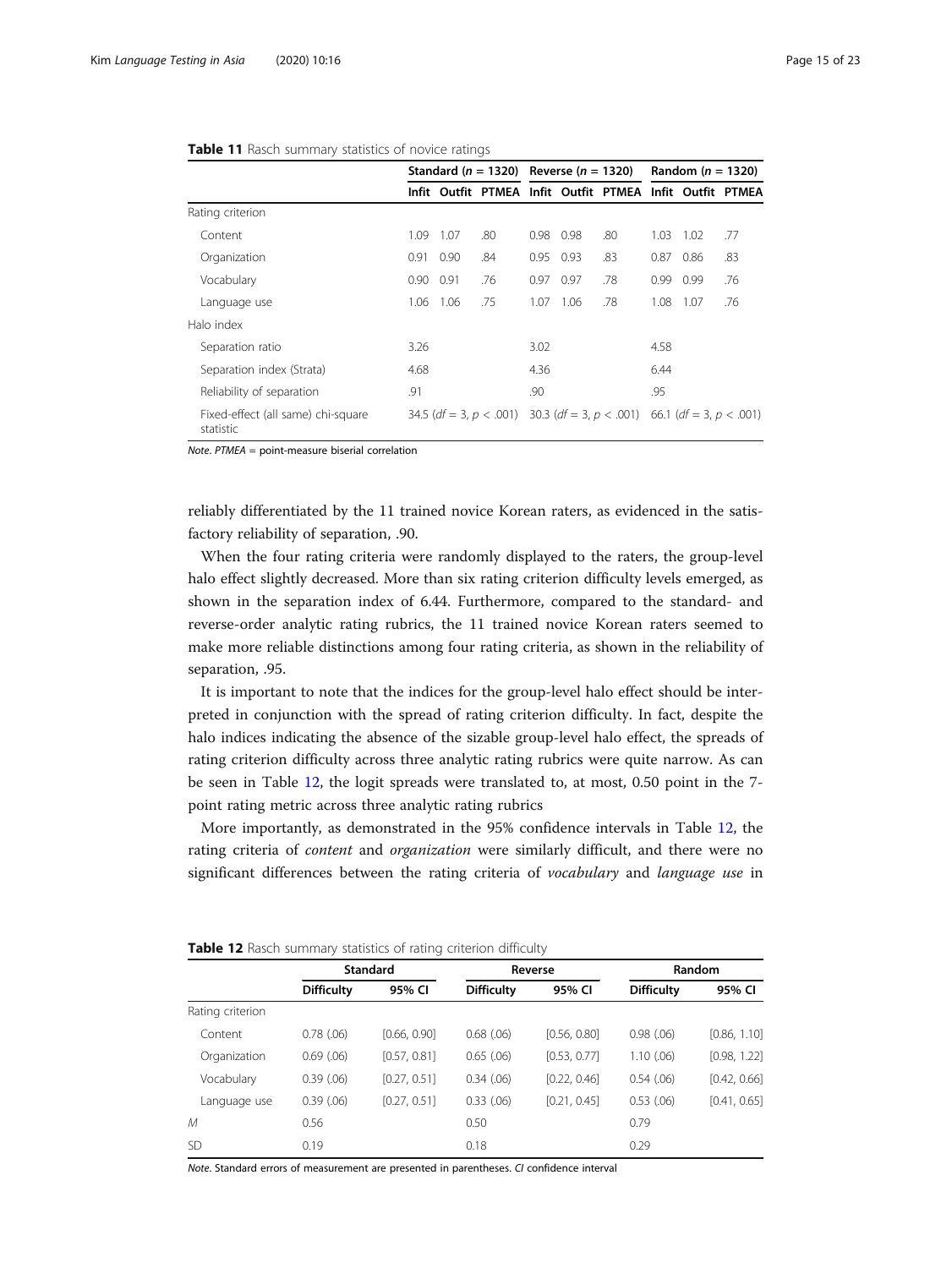terms of criterion difficulty. In other words, the 11 trained novice Korean raters as a group awarded similar ratings to the rating criteria of content and organization across three rating rubrics; similarly, they awarded similar ratings to the rating criteria of vocabulary and language use.

#### Individual-level halo effect

In this study, the spreads of rating criterion difficulty across three analytic rating rubrics were quite narrow. Therefore, to facilitate the detection of halo-exhibiting raters in the study, rating criterion difficulty was anchored at 0.00, following the steps proposed by Linacre [\(2018b\)](#page-22-0). The rationale behind the steps is that individual raters who are overfit to the model expectations (< 0.80) are likely to be halo-exhibiting raters when rating criterion difficulty is forced to be 0.00.

After anchoring, more than a half of the 11 trained novice Korean raters were fit to the model expectations, as shown in fit statistics in Table [13](#page-16-0). When implementing the standard-order analytic rating rubric, raters 03, 06, 09, and 12 provided too predictable ratings. In the reverse-order analytic rating rubric, raters 03 and 06 were overfit to the model expectations. Lastly, when rating criteria were randomly displayed to raters, raters 03, 06, and 12 were classified as muted raters.

All in all, raters 03 and 06 were consistently classified as halo-exhibiting raters regardless of rating criteria order. Rater 09 exhibited a halo in the standard-order analytic rating rubric, and rater 12 exhibited a halo in both standard- and random-order analytic rating rubrics.

# **Discussion**

#### Halo effect and rating criteria order

The research question posed in this study regarded the extent to which rating criteria order was associated with the magnitude of the group- and individual-level halo effects exhibited by 11 trained novice Korean raters. The results of a three-facet rating scale model suggested that no sizeable group-level halo effect across all three rating criteria orders was detected, as demonstrated in the acceptable fit statistics and halo indices in Table [11](#page-14-0). However, the magnitude of the group-level halo effect varied depending on rating criteria order. For example, a similar magnitude of the group-level halo effect was detected in the standard- and reverse-order analytic rating rubrics, while a lesser degree of the group-level halo effect was detected when presenting the four rating criteria in random order.

Although the difficulty measures of the four rating criteria remained invariant in both the standard- and reverse-order analytic rating rubrics, as indicated by 95% confidence intervals in Table [12](#page-14-0), *content* and *organization* did not seem to maintain invariance in the random-order analytic rating rubric. More specifically, content on average received harsher or lower ratings from the trained novice Korean raters in the random-order analytic rating rubric compared to the reverse-order analytic rating rubric, while the difficulty measure of content remained invariant between the standard- and the random-order analytic rating rubrics.

The rating criterion *organization* was more subject to rating criteria order than content in this study, as shown in its pronounced difficulty measure in the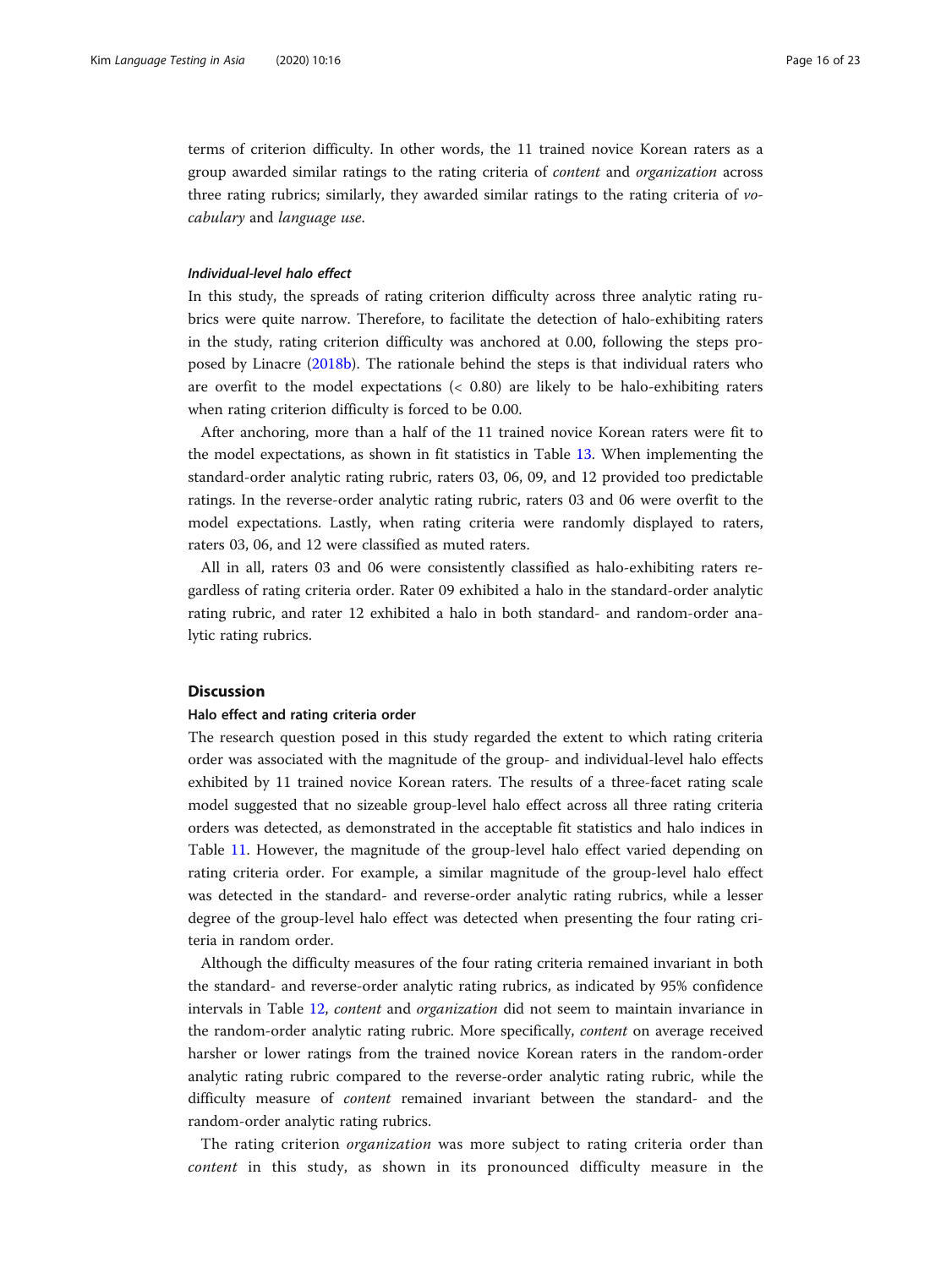<span id="page-16-0"></span>

| Variance <sup>a</sup><br>0.78<br>0.66<br>1.05<br>0.52<br>0.67<br>0.44<br>0.57<br>0.87<br>0.55<br>it<br>∂<br>0.79<br>0.74<br>6.61<br>$\frac{1}{1}$<br>1.04<br>1.04<br>$\overline{142}$<br>$\overline{31}$<br>İnfit<br>0.73<br><b>1970</b><br>$\frac{1}{1}$<br>$\frac{14}{1}$<br>133<br>0.84<br>104<br>1.45<br>$\overline{\circ}$<br>Severity<br>$-1.57$<br>$-0.04$<br>$-0.04$<br>0.64<br>0.06<br>0.54<br>0.00<br>047<br>ō<br>8<br>8<br>පි<br>S<br>४<br>6<br>8<br>$\subseteq$<br>5 |      |      | Standard |      |          |                 | <b>Reverse</b> |                       |          |       | Random |                       |
|----------------------------------------------------------------------------------------------------------------------------------------------------------------------------------------------------------------------------------------------------------------------------------------------------------------------------------------------------------------------------------------------------------------------------------------------------------------------------------|------|------|----------|------|----------|-----------------|----------------|-----------------------|----------|-------|--------|-----------------------|
|                                                                                                                                                                                                                                                                                                                                                                                                                                                                                  |      |      |          |      | Severity | İnfit           | Outfit         | Variance <sup>a</sup> | Severity | lnfit | Outfit | Variance <sup>a</sup> |
|                                                                                                                                                                                                                                                                                                                                                                                                                                                                                  |      |      |          |      | 0.44     | $\Xi$           | 1.13           | 0.89                  | 0.81     | 0.94  | 0.94   | 0.66                  |
|                                                                                                                                                                                                                                                                                                                                                                                                                                                                                  |      |      |          |      | 0.89     | 0.84            | 0.84           | 0.57                  | 1.86     | 1.13  | 1.06   | 0.54                  |
|                                                                                                                                                                                                                                                                                                                                                                                                                                                                                  |      |      |          |      | 0.32     | 0.40            | <b>0.40</b>    | 0.36                  | 0.89     | 0.69  | 0.69   | 0.46                  |
|                                                                                                                                                                                                                                                                                                                                                                                                                                                                                  |      |      |          |      | 127      | 1.62            | 1.55           | 0.54                  | 1.08     | 1.35  | 1.35   | 0.78                  |
|                                                                                                                                                                                                                                                                                                                                                                                                                                                                                  |      |      |          |      | $-0.66$  | 0.60            | 50             | 0.31                  | $-0.62$  | 0.55  | 0.55   | 0.27                  |
|                                                                                                                                                                                                                                                                                                                                                                                                                                                                                  |      |      |          |      | 0.71     | 0.89            | 0.89           | 0.60                  | 1.04     | 1.30  | 1.28   | 0.81                  |
|                                                                                                                                                                                                                                                                                                                                                                                                                                                                                  |      |      |          |      | $-0.53$  | 1.26            | 1.24           | 0.58                  | 0.19     | 0.82  | 0.82   | 0.55                  |
|                                                                                                                                                                                                                                                                                                                                                                                                                                                                                  |      |      |          |      | 1.16     | 0.86            | 0.88           | 0.50                  | 0.34     | 0.98  | 0.98   | 0.73                  |
|                                                                                                                                                                                                                                                                                                                                                                                                                                                                                  |      |      |          |      | 0.59     | 0.09            | 1.10           | 0.94                  | 1.01     | 1.16  | 1.16   | 0.54                  |
|                                                                                                                                                                                                                                                                                                                                                                                                                                                                                  | 0.29 | 0.86 | 0.88     | 0.67 | 1.22     | $\overline{40}$ | 1.33           | 0.43                  | 0.54     | 142   | 1.44   | 0.81                  |
| 0.43<br>0.69<br>0.69<br>$-0.36$<br>$\overline{C}$                                                                                                                                                                                                                                                                                                                                                                                                                                |      |      |          |      | $-0.08$  | 0.87            | 0.87           | 0.48                  | 1.04     | 0.54  | 0.54   | $\overline{0.3}$      |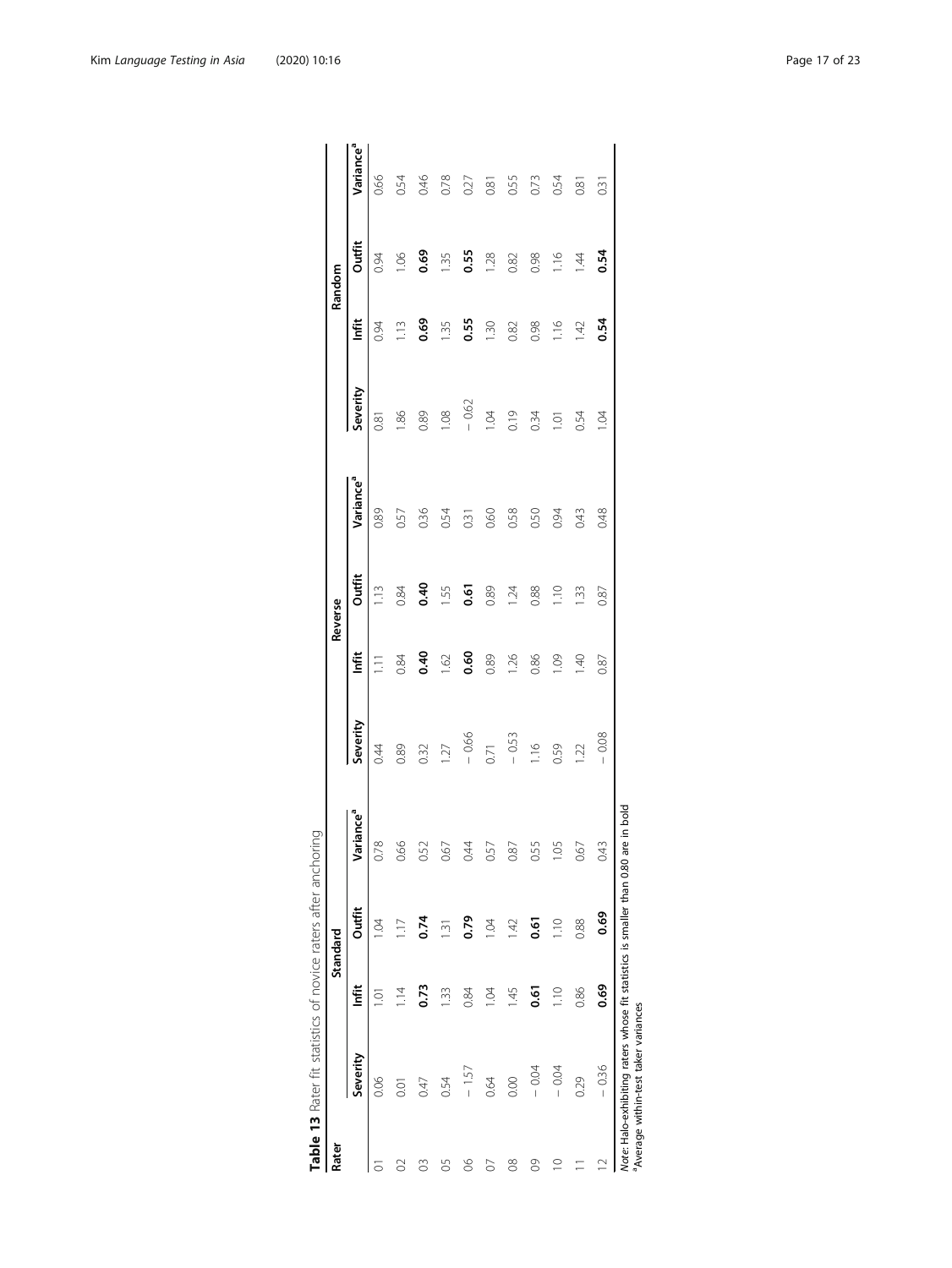random-order analytic rating rubric in Table [12.](#page-14-0) The rating criterion organization on average received much harsher or lower ratings from the raters when the raters used the random-order analytic rating rubric than when the standard- and reverse-order analytic rating rubrics were implemented. This finding seems consistent with the previous finding that *organization* was most subject to the halo effect (Lai et al., [2015](#page-22-0)).

The increased magnitude of the group-level halo effect in the standard- and reverse-order analytic rating rubrics could be attributed to the pre-existing conceptual similarity within two subsets of rating criteria (i.e., content and organization versus vocabulary and language use). Furthermore, a successive presentation of two subsets of rating criteria could presumably enhance the pre-existing theoretical similarity from the raters' perspective. In fact, the conceptual similarity is closely related to the assumptions of the rating scale model. As subconstructs of a single latent variable, L2 writing ability, the four rating criteria are supposed to be similar, as implied in the unidimensionality and local independence assumptions of the rating scale model; specifically, those four rating criteria of L2 writing ability should provide "related but independent information" (Andrich & Marais, [2019](#page-21-0), p. 173) to estimate L2 writing ability of test taker. However, the framework of communicative language ability predicts that the pair of rating criteria (content and organization) are conceptually closer to one another than the pair is to the other rating criteria (vocabulary and language use) as they pertain to textual competence of L2 writing ability (Bachman, [1990](#page-21-0)). Similarly, the other pair of rating criteria, vocabulary and language use, is conceptually closer to one another than they are to other rating criteria (content and organization) as they pertain to grammatical competence of L2 writing ability. Thus, it is plausible to suggest that on top of theoretical similarities among the two rating criteria in each pair, the degree of similarities among the two rating criteria in each subset could be intensified from the raters' perspective as theoretically similar pairs of rating criteria were displayed to the raters in a row.

Relating to the successive presentation of the conceptually similar rating criteria, particularly relevant to the enhanced similarity from the raters' perspective is the spreading activation process in cognitive psychology (Anderson, [2015\)](#page-21-0). The theory is defined as "the process which currently attended items can make associated memories more available" (p. 135). The implication of this theory as an underlying mechanism of the halo effect has been entertained in the literature on the halo effect in rater-mediated performance assessment (Balzer & Sulsky, [1992](#page-21-0); Judd et al., [1991;](#page-22-0) Murphy et al., [1993\)](#page-22-0). Specifically, Balzer and Sulsky ([1992\)](#page-21-0) argued that "semantically related dimensions [conceptually similar rating criteria] are thought to be linked in an associative network" (p. 982), emphasizing the need to examine the factors to lessen the degree of the spreading activation process among conceptually similar rating criteria in future research. It could be the case that a rating awarded to the first rating criterion forms an initial impression of the essay, and then the very rating spreads a similar impression on a conceptually similar and immediately following rating criterion from the raters' perspective, thus producing more similar ratings than expected. Thus, the mechanism of the spreading activation process could be applied to explain the following results: when displaying content with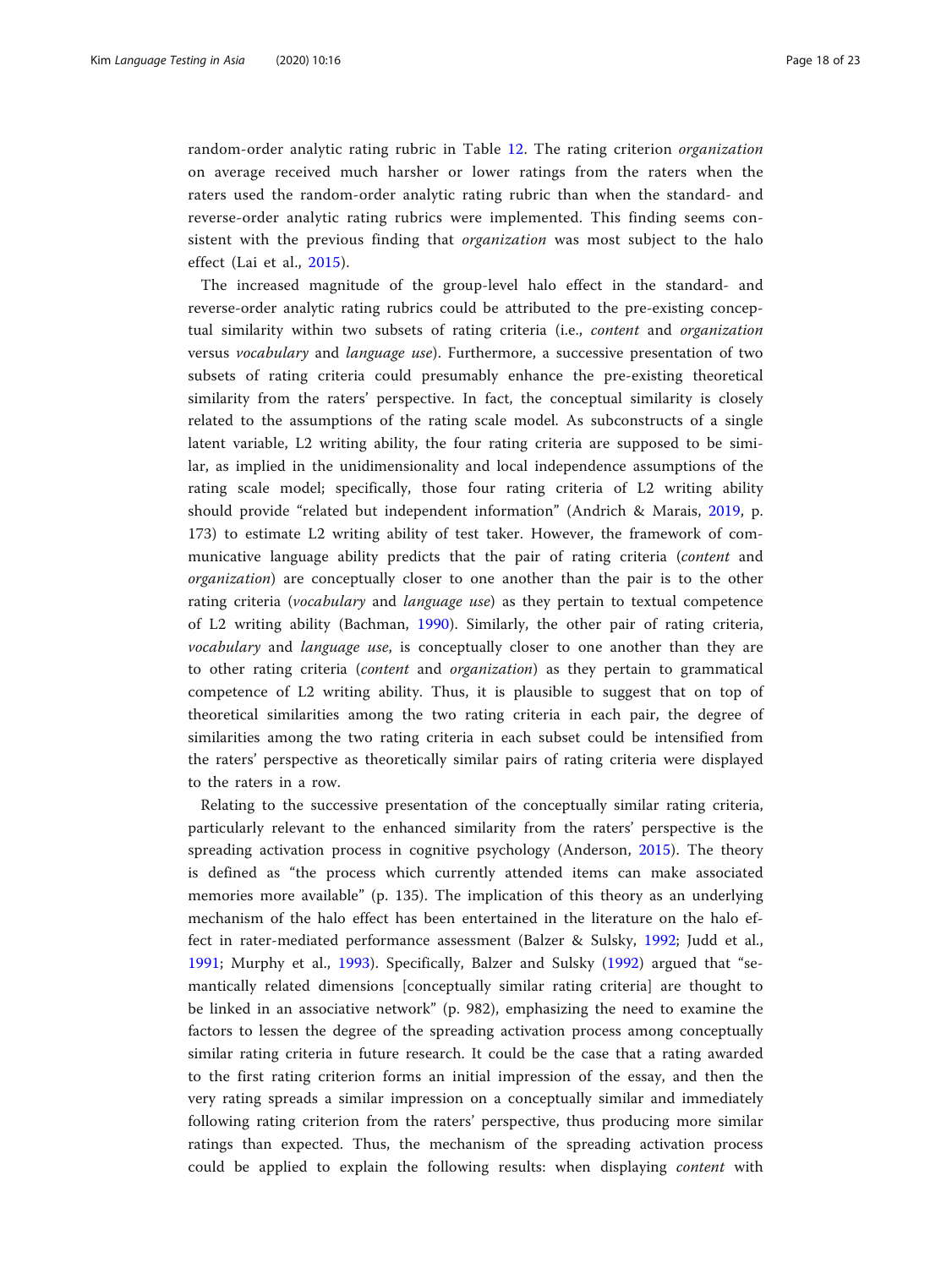organization to the raters in a row or displaying vocabulary with language use to the raters in a row as they were in the standard- and reverse-order analytic rating rubrics, the magnitude of the group-level halo effect could become more intense than when presenting rating criteria in random order.

# Theoretical and practical implications

The major implications of the current research into the halo effect induced by rating criteria order are threefold. Theoretically, rating criteria order as a common structural design feature in an analytic rating rubric could be incorporated into a framework of L2 writing assessment as it was demonstrated that rating criteria order affected the validity of ratings with respect to the internal structure of rating criteria (i.e., the invariance of rating criterion difficulty) (AERA et al., [2014\)](#page-21-0). The practical implication of the current research is that regarding rubric development, strategies to mitigate the halo effect among the trained novice raters could be considered in light of the importance of rating criteria order. Lastly, the purpose of L2 writing assessment needs to be considered to determine whether the presence of the halo effect poses a threat to the intended use of ratings across rating criteria.

Firstly, rating criteria order should be incorporated into a framework of L2 writing assessment, as the manipulation of rating criteria order in an analytic rating rubric could affect the validity of ratings awarded to test takers. In other words, rating criteria order as a common structural design feature could pose threats to the validity of ratings in rater-mediated L2 writing assessment. Specifically, with respect to the internal structure of the four rating criteria, it was empirically demonstrated that rating criteria order affected "the relationships among test items and test components" (AERA et al., [2014](#page-21-0), p. 16) in that the invariance of rating criterion difficulty did not hold depending on rating criteria order, thus introducing either construct-irrelevant easiness or constructirrelevant difficulty (Messick, [1989\)](#page-22-0). Consequently, it is plausible that the effect of rating criteria order upon the validity of ratings needs to be embraced by a framework of L2 writing assessment.

The practical implication of the current research lies in the concrete recommendations of how to develop analytic rating scales to mitigate the halo effect among newly trained raters when assessing L2 writing ability. As has been suggested by Cooper [\(1981](#page-21-0)), the use of improved rating scales is regarded as one of the strategies for reducing the halo effect. In this respect, the results of the current study appear to provide empirical evidence for how to develop analytic rating scales. Specifically, the successive presentation or juxtaposition of conceptually similar rating criteria in an analytic rating rubric might lead to the increased magnitude of the group-level halo effect among newly trained raters. To deal with this issue, the implementation of computer-assisted language assessment (CALT) could make it possible for rating criteria to be randomly presented to newly trained raters to mitigate the halo effect, as the random presentation of rating criteria was found to decrease the group-level halo effect in the current project, as evidenced in halo indices (see Table [11\)](#page-14-0).

When the technology is not available, the rubric format could be manipulated to avoid the successive presentation or juxtaposition of conceptually similar rating criteria.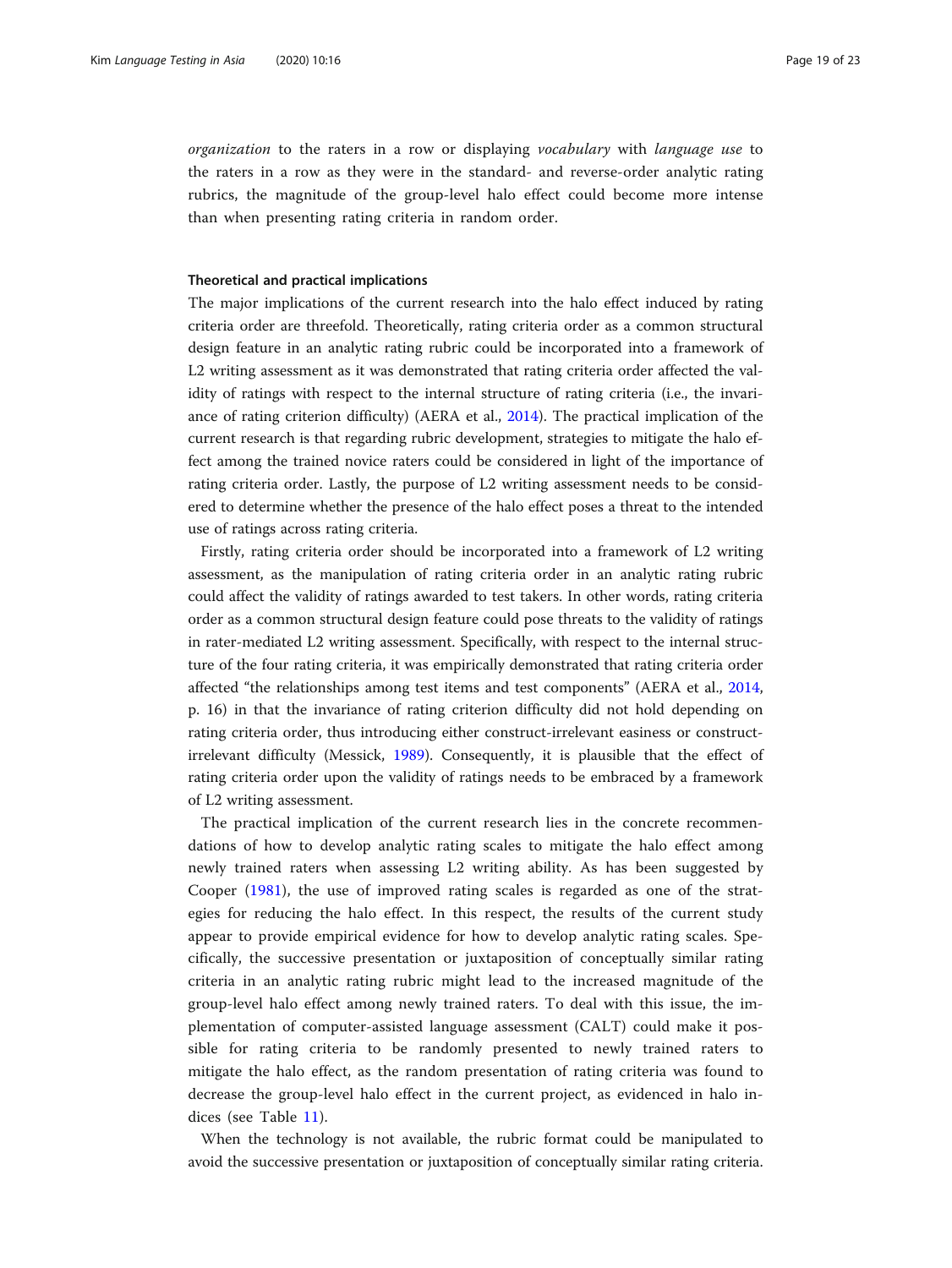To illustrate, the implementation of "empirically derived, binary-choice, boundarydefinition (EBB) scales" (Upshur & Turner, [1995,](#page-22-0) p. 6) appears to sidestep this issue; in this rating scale, raters are required to make successive binary decisions for a series of questions designed to capture the ability of L2 writers. Thus, raters would have been unaware of the final score awarded to L2 writers by the time they answer the last question.

The last thing to note is that the magnitude of the group-level halo effect should be interpreted in a manner that facilitates informed decisions about L2 writers. Largely due to the infeasibility of the research design in this study and the unavailability of a large pool of expert raters in most operational settings, it could be difficult to completely dissipate the halo effect. Therefore, the intended use of ratings must be considered when gauging the effects of the halo effect. For example, when the purpose of the assessment is to rank-order L2 writers as for the norm-referenced tests (NRTs), the presence of the halo effect might not affect the intended interpretations of ratings across rating criteria, as the rank-order of L2 writers is, on the whole, unaffected by the flattened rating patterns (Murphy et al., [1993\)](#page-22-0). On the other hand, when the purpose of the assessment is to assess the L2 writing ability "in relation to one or more standards, objectives, or other criteria and not with respect to how much other learners [L2 writers] know" (Carr, [2011](#page-21-0), p. 10) in an absolute sense as for the criterion-referenced tests (CRTs), the presence of the halo effect would compromise the intended interpretations of ratings across rating criteria. Furthermore, when the major objective of the assessment is to provide feedback to L2 writers in terms of their strengths and weaknesses, the flattened profile of ratings induced by the halo effect would severely compromise the value of diagnostic feedback to L2 writers (Knoch, [2009\)](#page-22-0).

## Conclusion

The results of this study indicated that rating criteria order as the design feature of an analytic rating rubric affected the invariance of rating criterion difficulty in L2 writing assessment as the manipulation of rating criteria order was found to introduce construct-irrelevant easiness or difficulty (Messick, [1989\)](#page-22-0). Thus, rating criteria order as the source of the halo effect could be incorporated into a framework of L2 writing assessment.

The limitations of the current study largely lie in the fact that the findings of this study are restricted to trained Korean raters as the study population. In other words, this study has addressed only the question of how rating criteria order affects the magnitude of the halo effect exhibited by trained Korean raters. In this respect, an important unanswered question in this study involves the degree to which the relationship between rating criteria order in the analytic rating rubric and the magnitude of the halo effect is moderated by the amount of rating experience in operational scoring sessions. Another unanswered question pertains to how the first language of the raters in the study could affect their perceived criterion importance. As the perceived criterion importance leads to distinct rater severity patterns (Eckes, [2012](#page-21-0)), a commonly shared first language by the trained novice raters in this study could be a moderating variable between rating criteria order and the magnitude of the halo effect.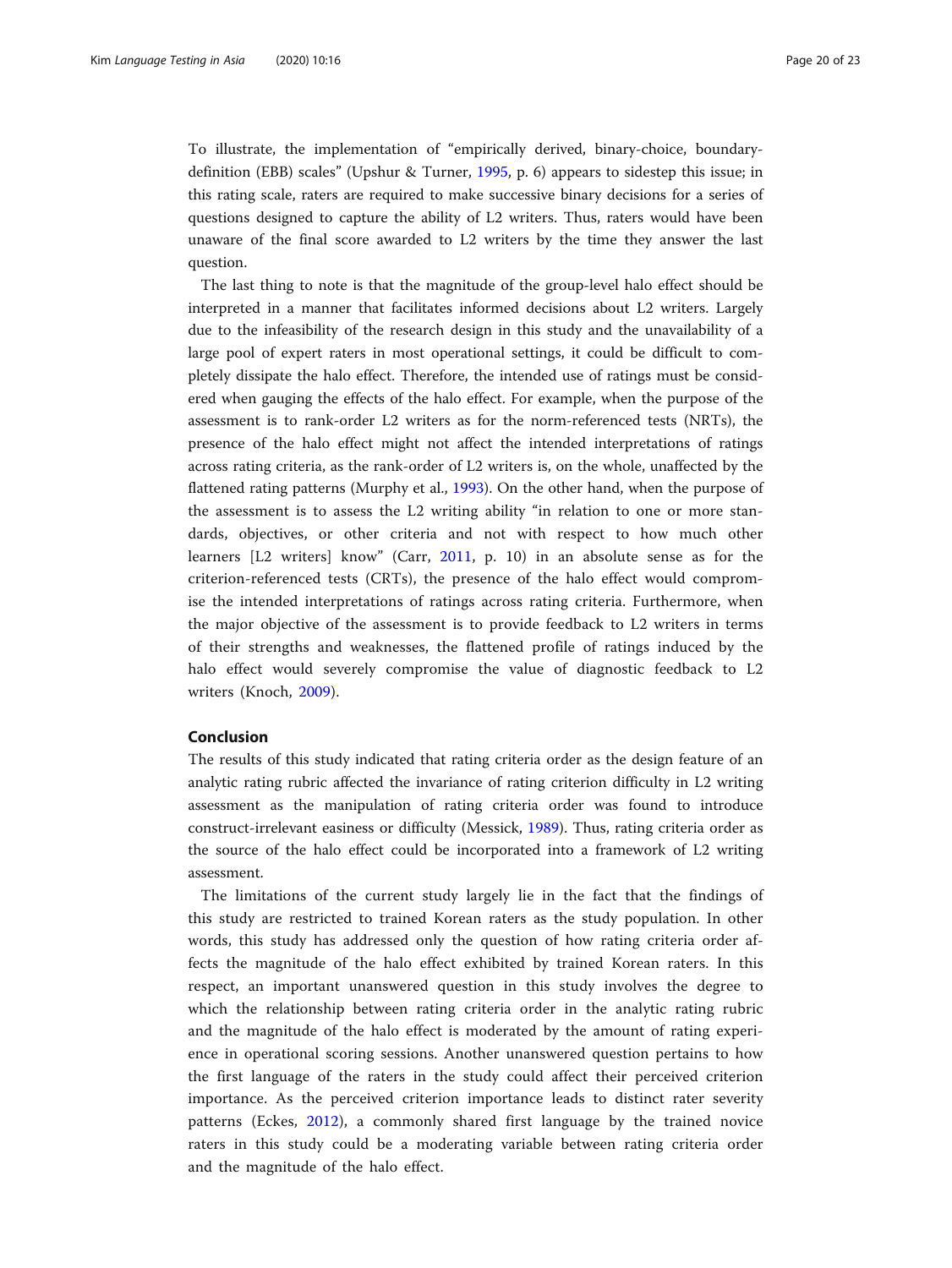# <span id="page-20-0"></span>Appendix

Table 14 An analytic rating rubric

|   | Content                                                                                                                                                                                                             |                | Organization                                                                                                                                                                                                                                                              |   | Vocabulary                                                                                                                                                                                                                                                                                                                                                                      |                | Language use                                                                                                                                                                                                                                                                               |
|---|---------------------------------------------------------------------------------------------------------------------------------------------------------------------------------------------------------------------|----------------|---------------------------------------------------------------------------------------------------------------------------------------------------------------------------------------------------------------------------------------------------------------------------|---|---------------------------------------------------------------------------------------------------------------------------------------------------------------------------------------------------------------------------------------------------------------------------------------------------------------------------------------------------------------------------------|----------------|--------------------------------------------------------------------------------------------------------------------------------------------------------------------------------------------------------------------------------------------------------------------------------------------|
|   | 7 Thorough and logical<br>developments of thesis;<br>substantive and<br>detailed; no irrelevant<br>information; interesting;<br>a substantial number<br>of words for amount of<br>time given                        | $\overline{7}$ | Excellent overall<br>organization; clear<br>thesis statement;<br>substantive<br>introduction and<br>conclusion; excellent<br>use of transition word;<br>excellent connections<br>between paragraphs;<br>unity within every<br>paragraph                                   |   | 7 Very sophisticated<br>vocabulary; excellent<br>choice of words with<br>no errors; excellent<br>range of vocabulary;<br>idiomatic and near<br>native-like vocabulary;<br>academic register; no<br>spelling errors                                                                                                                                                              | 7              | No major errors in<br>word order or complex<br>structures; no errors<br>that interfere with<br>comprehension;<br>frequent use of<br>complex sentences;<br>excellent sentence<br>variety                                                                                                    |
| 6 |                                                                                                                                                                                                                     | 6              |                                                                                                                                                                                                                                                                           | 6 |                                                                                                                                                                                                                                                                                                                                                                                 | 6              |                                                                                                                                                                                                                                                                                            |
|   | 5 Good and logical<br>development of thesis;<br>fairly substantive and<br>detailed; almost no<br>irrelevant information;<br>somewhat interesting;<br>an adequate number<br>of words for the<br>amount of time given | 5              | Good overall<br>organization; clear<br>thesis statement; good<br>introduction and<br>conclusion; good use<br>of transition words;<br>good connections<br>between paragraphs;<br>unity within most<br>paragraphs                                                           | 5 | Somewhat<br>sophisticated<br>vocabulary; attempts,<br>even if not completely<br>successful, at<br>sophisticated<br>vocabulary; good<br>choice of words with<br>some errors that do<br>not obscure meaning;<br>adequate range of<br>vocabulary but some<br>repetition; approaching<br>academic register; no<br>more than a few<br>spelling errors in less<br>frequent vocabulary |                | 5 Occasional errors in<br>awkward order or<br>complex structures;<br>almost no errors that<br>interfere with<br>comprehension;<br>attempts, even if not<br>completely successful,<br>at a variety of complex<br>structures; frequent use<br>of complex sentences;<br>good sentence variety |
| 4 |                                                                                                                                                                                                                     | $\overline{4}$ |                                                                                                                                                                                                                                                                           | 4 |                                                                                                                                                                                                                                                                                                                                                                                 | $\overline{4}$ |                                                                                                                                                                                                                                                                                            |
|   | 3 Some development of<br>thesis; not much<br>substance or details;<br>somewhat<br>uninteresting; limited<br>number of words for<br>the amount of time<br>given                                                      |                | 3 Some general<br>coherent organization;<br>minimal thesis<br>statement or main<br>idea; minimal<br>introduction and<br>conclusion; occasional<br>use of transitions<br>words; some disjointed<br>connections between<br>paragraphs; some<br>paragraphs may lack<br>unity |   | 3 Unsophisticated<br>vocabulary; limited<br>word choice with<br>some errors obscuring<br>meaning; repetitive<br>choice of words; no<br>resemblance to<br>academic register;<br>some spelling errors in<br>less frequent and more<br>frequent vocabulary                                                                                                                         |                | 3 Errors in word order or<br>complex structures;<br>some errors that<br>interfere with<br>comprehension;<br>minimal use of<br>complex sentences;<br>little sentence variety                                                                                                                |
| 2 |                                                                                                                                                                                                                     | 2              |                                                                                                                                                                                                                                                                           | 2 |                                                                                                                                                                                                                                                                                                                                                                                 | $\overline{2}$ |                                                                                                                                                                                                                                                                                            |
|   | No development of<br>thesis; no substance or<br>details; substantial<br>amount of irrelevant<br>information; very few<br>words for the amount<br>of time given                                                      |                | 1 No coherent<br>organization; no thesis<br>statement or main<br>idea; no introduction<br>and conclusion; no use<br>of transition words;<br>disjointed connections<br>between paragraphs;<br>paragraphs lack unity                                                        |   | 1 Very simple vocabulary; 1 Serious errors in word<br>severe errors in word<br>choice that often<br>obscure meaning; no<br>variety in word choice;<br>no resemblance to<br>academic register<br>several spelling errors<br>even in frequent<br>vocabulary                                                                                                                       |                | order or complex<br>structures; frequent<br>errors that interfere<br>with comprehension;<br>almost no attempt at<br>complex sentences; no<br>sentence variety                                                                                                                              |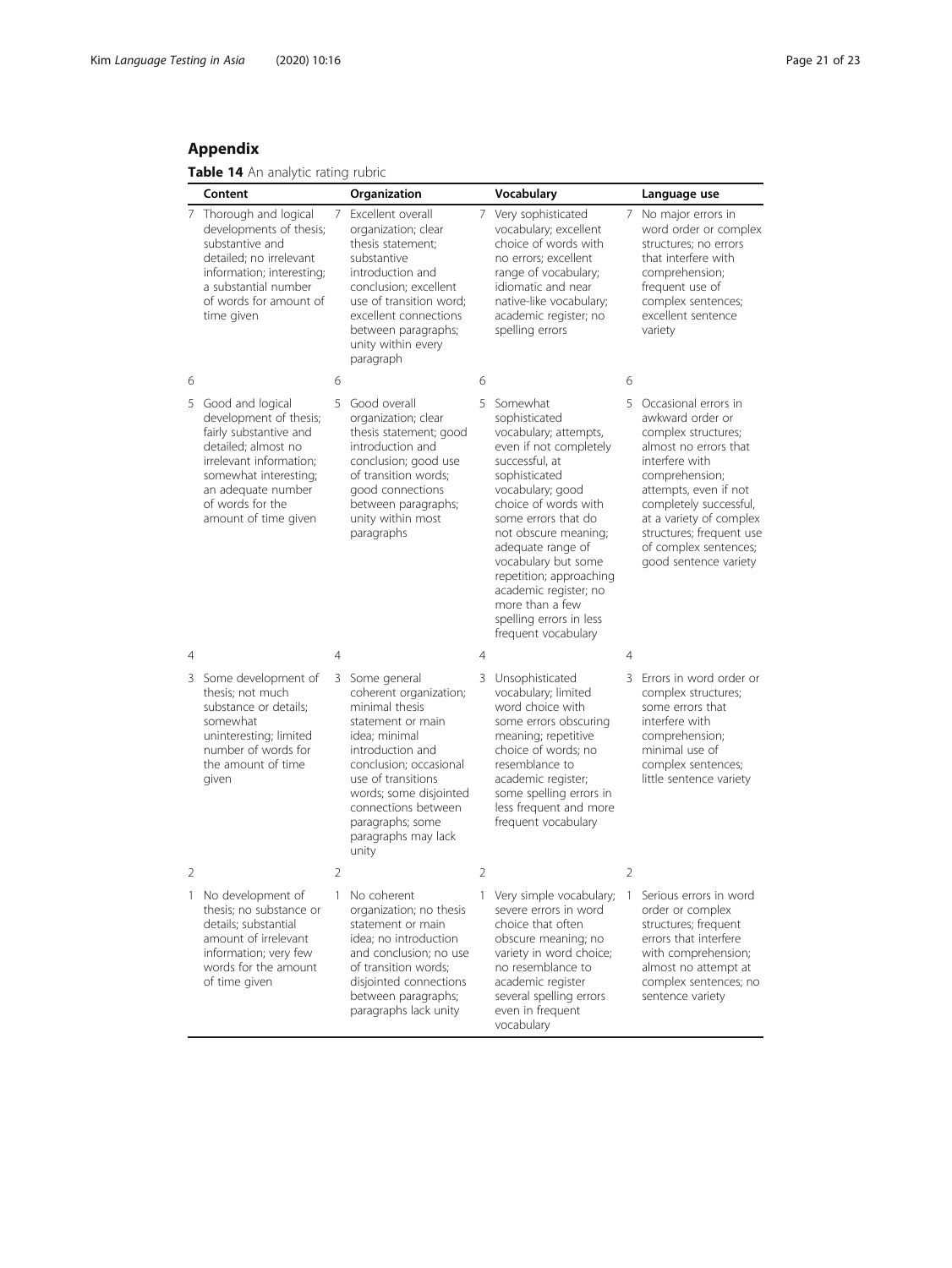#### <span id="page-21-0"></span>Acknowledgements

Not applicable

#### Author's contributions

The author read and approved the final manuscript

#### Authors' information

Hyunwoo Kim (PhD) is a lecturer in the department of English Language Education in Seoul National University. His research interests include rater bias in rater-mediated performance assessment, and development and validation of rating scales for grammatical complexity.

#### Funding

Not applicable

Availability of data and materials

The author does not have permission to share data.

#### Competing interests

The author declares that he has no competing interests.

#### Received: 29 May 2020 Accepted: 30 October 2020 Published online: 10 November 2020

#### References

American Educational Research Association [AERA], American Psychological Association [APA], & National Council on Measurement in Education [NCME] (2014). Standards for educational and psychological testing. Washington, D.C.: American Educational Research Association.

Anderson, J. R. (2015). Cognitive psychology and its implications, (8th ed., ). New York: Worth publishers.

- Andrich, D., Humphry, S. M., & Marais, I. (2012). Quantifying local, response dependence between two polytomous items using the Rasch model. Applied Psychological Measurement, 36(4), 309–324. <https://doi.org/10.1177/0146621612441858>.
- Andrich, D., & Kreiner, S. (2010). Quantifying response dependence between two dichotomous items using the Rasch model. Applied Psychological Measurement, 34(3), 181. [https://doi.org/10.1177/0146621609360202.](https://doi.org/10.1177/0146621609360202)
- Andrich, D., & Marais, I. (2019). A course in Rasch measurement theory: Measuring in the educational, social and health sciences. Singapore: Springer
- Bachman, L. F. (1990). Fundamental considerations in language testing. New York: Oxford University Press.
- Bachman, L. F., & Palmer, A. S. (1996). Language testing in practice: Designing and developing useful language tests. New York: Oxford University Press.
- Ballard, L. (2017). The effects of primacy on rater cognition: an eye-tracking study (Unpublished doctoral dissertation). East Lansing: Michigan State University.
- Balzer, W. K., & Sulsky, L. M. (1992). Halo and performance appraisal research: a critical examination. Journal of Applied Psychology, 77(6), 975–985. [https://doi.org/10.1037/0021-9010.77.6.975.](https://doi.org/10.1037/0021-9010.77.6.975)

Bechger, T. M., Maris, G., & Hsiao, Y. (2010). Detecting halo effects in performance-based examinations. Applied Psychological Measurement, 34(8), 607–619. <https://doi.org/10.1177/0146621610367897>.

Bonk, W. J., & Ockey, G. J. (2003). A many-facet Rasch analysis of the second language group oral discussion task. Language Testing, 20(1), 89–110. <https://doi.org/10.1191/0265532203lt245oa>.

Carr, N. T. (2011). Designing and analyzing language tests. New York: Oxford University Press.

Cooper, W. H. (1981). Ubiquitous halo. Psychological Bulletin, 90(2), 218–244. <https://doi.org/10.1037/0033-2909.90.2.218>.

Cronbach, L., & Meehl, P. (1955). Construct validity in psychological tests. Psychological Bulletin, 52(4), 281–302.

Eckes, T. (2008). Rater types in writing performance assessments: a classification approach to rater variability. Language Testing, 25(2), 155–185. <https://doi.org/10.1177/0265532207086780>.

- Eckes, T. (2012). Operational rater types in writing assessment: linking rater cognition to rater behavior. Language Assessment Quarterly, 9(3), 270–292. [https://doi.org/10.1080/15434303.2011.649381.](https://doi.org/10.1080/15434303.2011.649381)
- Eckes, T. (2015). Introduction to many-facet Rasch measurement: analyzing and evaluating rater-mediated assessments, (2nd ed., ). Frankfurt: Peter Lang.
- Engelhard, G. (1994). Examining rater errors in the assessment of written composition with a many-faceted Rasch model. Journal of Educational Measurement, 31(2), 93–112 Retrieved from <http://www.jstor.org/stable/1435170>.
- Fan, J., & Bond, T. (2019). Applying Rasch measurement in language assessment: Unidimensionality and local independence. In V. Aryadoust, & M. Raquel (Eds.), Quantitative data analysis for language assessment volume I: Fundamental techniques, (pp. 83–102). New York: Routledge.

Farrokhi, F., & Esfandiari, R. (2011). A many-facet Rasch model to detect halo effect in three types of Raters. Theory and Practice in Language Studies, 1(11), 1540. [https://doi.org/10.4304/tpls.1.11.1531-1540.](https://doi.org/10.4304/tpls.1.11.1531-1540)

Fisicaro, S. A. (1988). A reexamination of the relation between halo error and accuracy. Journal of Applied Psychology, 73(2), 239–244. [https://doi.org/10.1037/0021-9010.73.2.239.](https://doi.org/10.1037/0021-9010.73.2.239)

Fisicaro, S. A., & Lance, C. (1990). Implications of three causal models for the measurement of halo error. Applied Psychological Measurement, 14(4), 419–429.

Hamp-Lyons, L. (1991). Scoring procedures for ESL contexts. In L. Hamp-Lyons (Ed.), Assessing second language writing in academic contexts, (pp. 241–276). Norwood: Ablex.

- Humphry, S. M., & Heldsinger, S. A. (2014). Common structural design features of rubrics may represent a threat to validity. Educational Researcher, 43(5), 253–263. [https://doi.org/10.3102/0013189X14542154.](https://doi.org/10.3102/0013189X14542154)
- Ishikawa, S. (2013). The ICNALE and sophisticated contrastive interlanguage analysis of Asian learners of English. In S. Ishikawa (Ed.), Learner corpus studies in Asia and the world, 1, (pp. 91–118). Kobe: Kobe University.